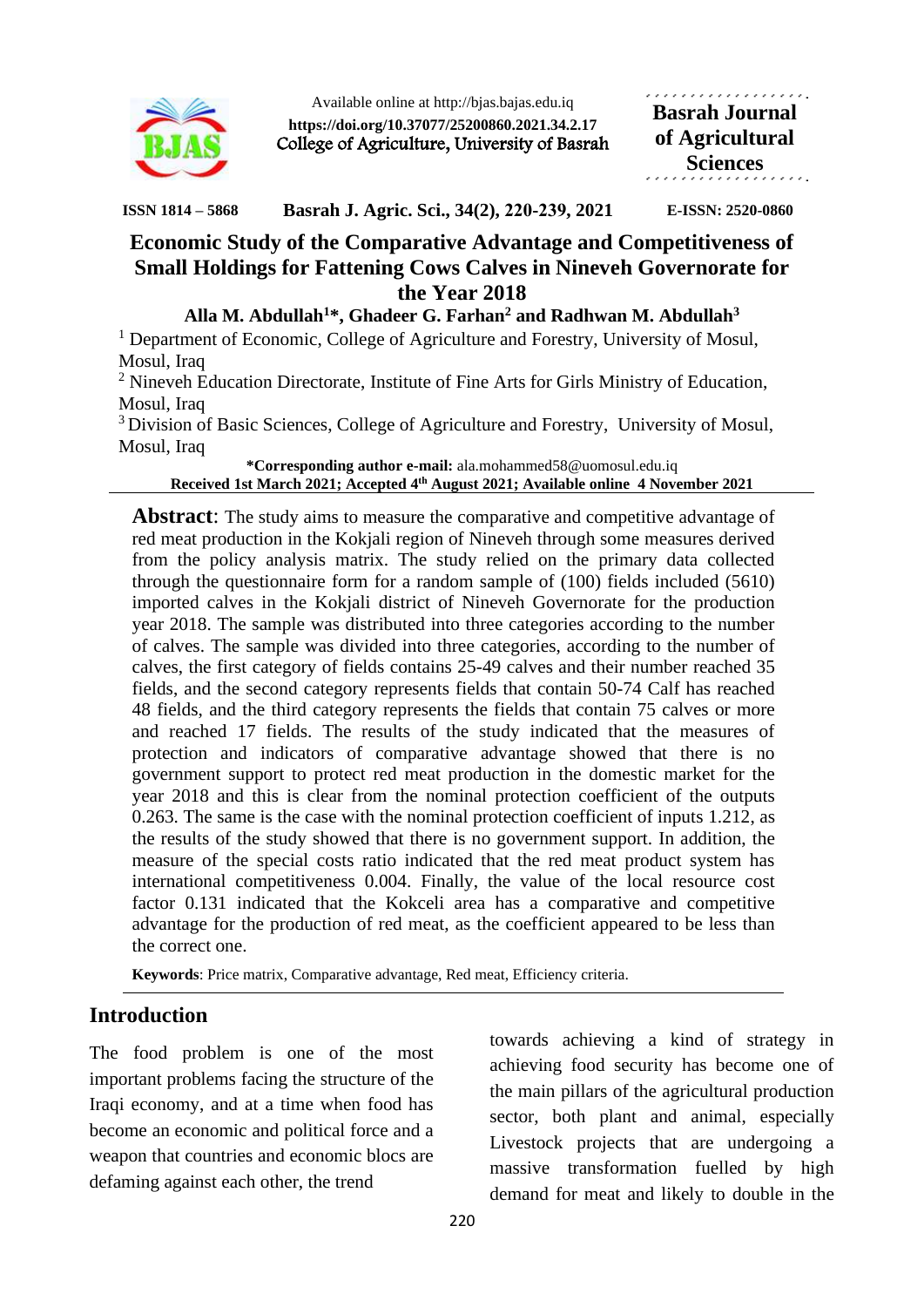near future, behind which major powers stand, a mixture of population growth, urbanization and income growth (ESCWA, 2019). The success of these projects will be directly reflected in increasing the national product, increasing the income of individuals and production better by providing various animal products (Kulibaba *et al*., 2021). The most important of them are red meat, especially beef calves, which are the main source of fattening projects and fields for the private sector in all regions of Iraq, and these projects are rewarding compared to other animal and agricultural projects, as calves can convert large quantities of herbs and green and dry plants and cheap grains into expensive products.

 The price is of high protein content like meat which contains 17% of it. Hence the need for attention to this issue emerged through studying the effect of agricultural price policy on red meat production through its effect on resource use efficiency by using the policy -analysis matrix for this important strategic commodity. We were able to calculate this matrix by calculating nominal and effective protection factors and then get to know the policy followed by the state, whether it is a protectionist policy or a policy of imposing taxes directly or indirect taxes on the producers of this commodity (Faraj *et al*., 2020). Also, calculate the cost factor of domestic resources to determine the comparative and competitive advantage.

## **Objective**

The objective of this study is to measure some indicators derived from the policy analysis matrix of red meat in the Kokjali region of Nineveh Governorate for the production year 2018 and to determine the private and social profitability of the product and the comparative advantage parameters of this commodity to reach a calculation of the efficiency and profitability of local production in relation to the imported product, as well as a conclusion of the extent of the competitiveness of local production At the global level and the possibility of continuing or leaving local production and relying on external import based on the value of the local resource cost factor (the comparative advantage factor).

## **Importance**

Calves production is important in Nineveh Governorate, particularly in the Kokjeli region, since it is regarded as a basic source of food for individuals as well as a source of energy and income. Furthermore, after sheep, it is the second most common form of red meat.

### **The Problem**

The Iraqi economy is open to the global economy and means the challenges of global trade, so priority must be given to encouraging competition in the economy. Therefore, the production and fattening of calves in Iraq must depend on the comparative advantage in the use of local resources, including the optimal use of natural resources.

# **Materials & Methods**

Methods of descriptive and quantitative analysis were used for the phenomena under study, estimating nominal and actual protection factors and the cost of local resources for red meat production for the year 2018. In addition, an analysis of the policy matrix and measuring the cost of local resources and financial and economic profitability of farms, the research mainly relied on cross-sectional field data collected through a questionnaire form for the breeding and fattening fields of veal calves in the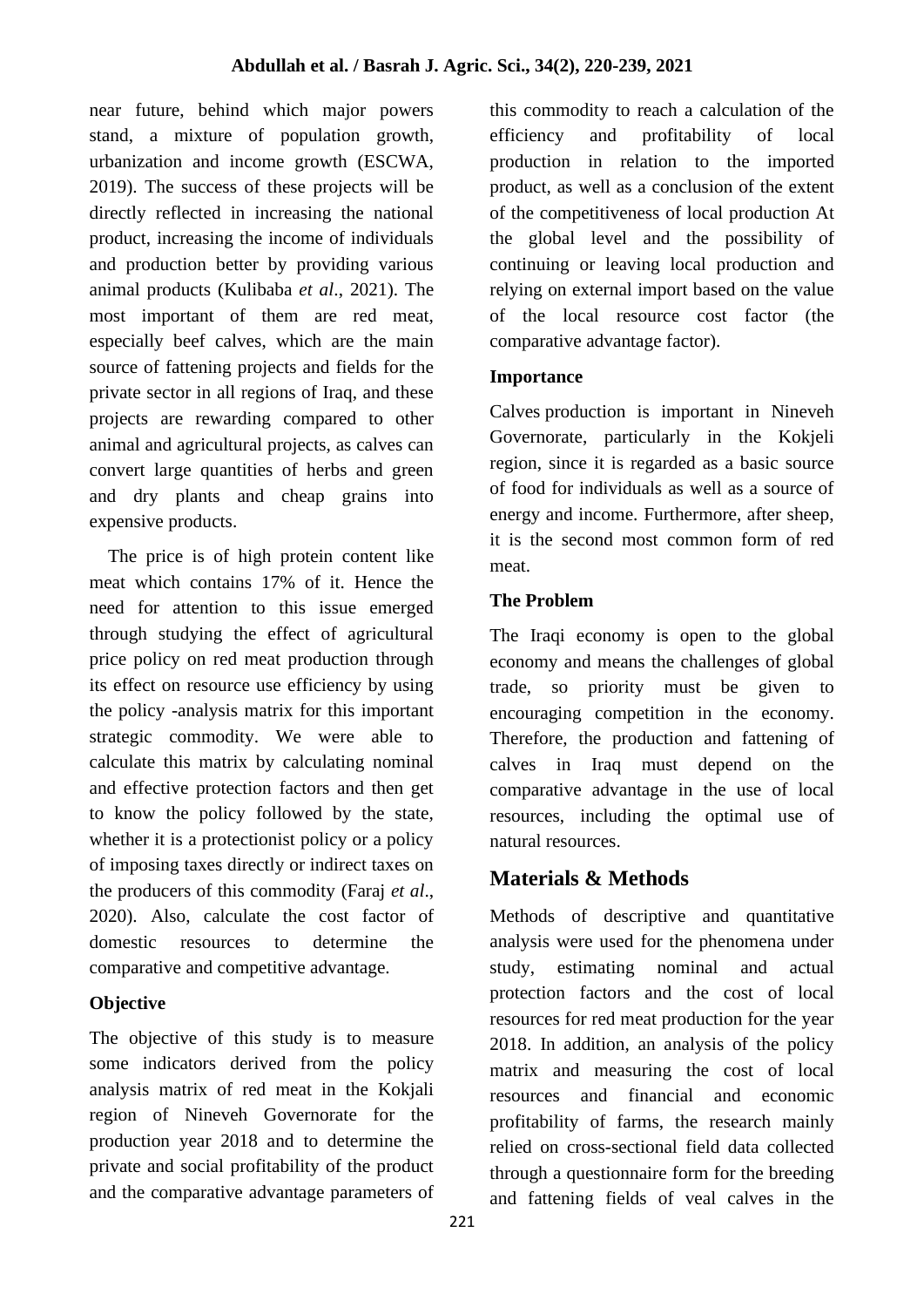region of Kokjali in Nineveh Governorate for the production year 2018. Where the data collection process was done in a personal interview with the farmers raising the calves, and a random sample was taken of 100 fields that included 5610 imported calves. The sample was divided into three categories according to the numbers of calves, the first category of fields contains 25-49 calfs and reached its number is 35 fields, and the second category represents fields that contain 50-74 calfs and has reached 48 fields, while the third category represents fields that contain 75 calfs or more and has reached 17 fields. The data was entered, sorted and tabulated electronically on the computer through the data and information in the questionnaire.

## **Policy Analysis Matrix (PAM)**

The Policy Analysis Matrix is a modern method of policy analysis (Tsakok, 1990). Its importance lies in its ability to examine the effective impact of government intervention policies at all stages of commodity flow from producer to domestic wholesale and export (Saad *et al*., 2019). It helps to measure the efficiency of these policies in achieving their goals and examining their effects on producers, consumers and the overall economy (Emam & Hassanain, 2018). And an estimate of the distortions that may occur in the (external) market. Using the matrix, the following can be estimated:

A- Product Competitiveness (Competitiveness) (Mohammed & Mudhi, 2016).

B-Effective and efficient use of resources and inputs.

C- Conversions the difference between distorted real prices and social prices, which are called economic, efficiency, or effectiveness prices.

D-Comparative advantage.

### **Building an policy analysis matrix**

The ARP matrix is based on the farm budget based on revenue and costs (Mehta *et al*., 2020) and divides the costs into two types:

A-Tradable production inputs: These are inputs that can be traded and for which international prices are available. Also, the CIF price and the FOB price are used to calculate their social prices.

B-Local resources: elementary elements of production are considered to have no international prices and their economic or effectiveness prices are calculated on the basis of the cost of alternative opportunities or shadow prices, i.e. the return in the case of using the alternative, while evaluating this production from alternative use at the border prices (fob or sword price), The return and profit or costs are calculated both times at the market price and again at the economic price, and the difference between them is called transfers, and the volume of transfers reflects the extent of the deviation of different special prices, as a result of social prices.

 What is meant by transfers: Taxes or subsidies are included only in special prices and are not included in social prices because they are not part of the production cost, that is, they do not have alternative opportunities.

 The concept of economic profits is an integral part of the policy analysis matrix (Gürer, 2020). Profit is defined as the difference between outputs (revenues) and costs of all inputs (costs) (Pearson *et al*., 2004). Table (1) shows the general matrix model Policy analysis.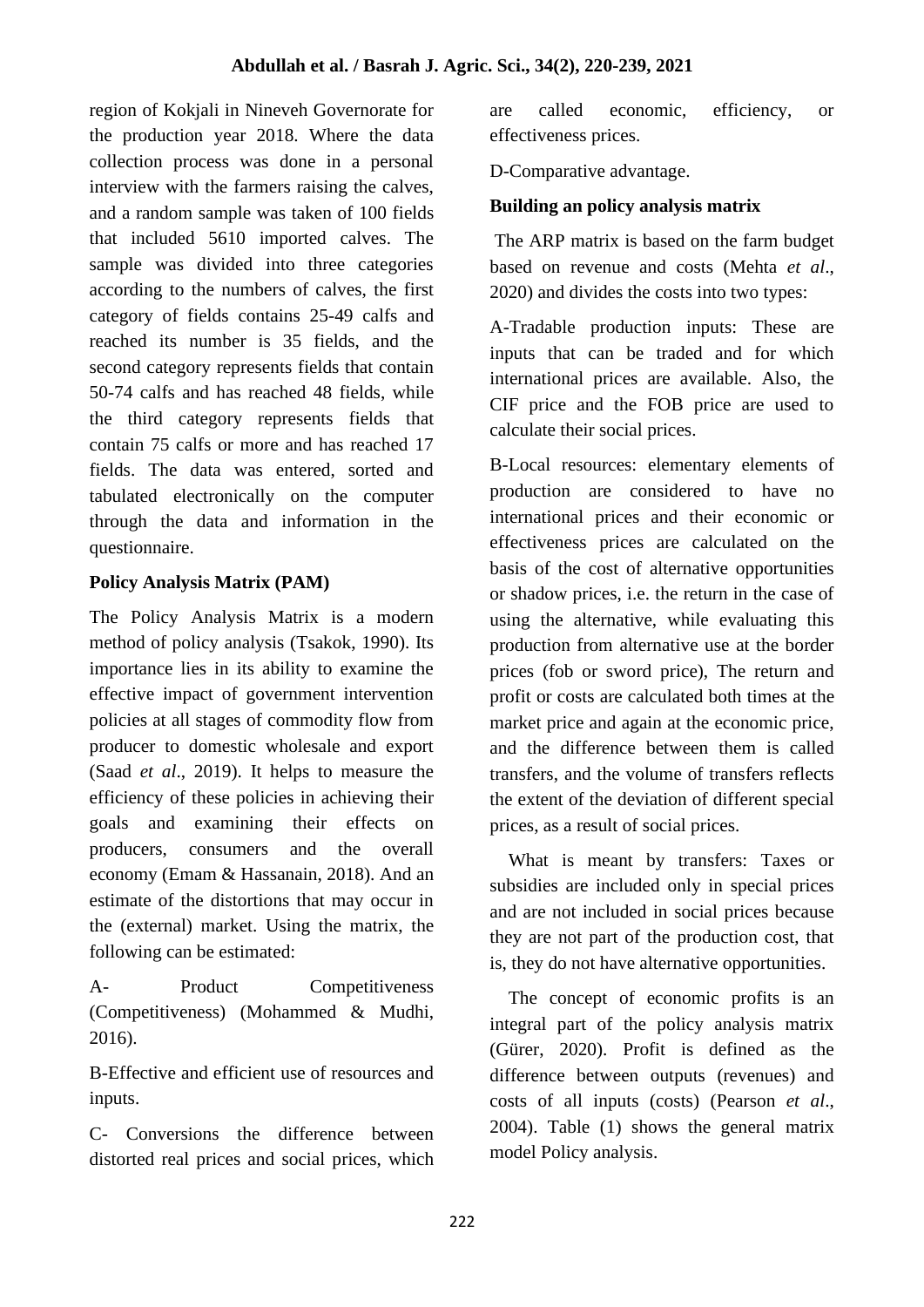|                  | Revenue | Tradable<br>inputs | local<br>resources | Profits |
|------------------|---------|--------------------|--------------------|---------|
| Special prices   | A       | B                  | €                  |         |
| Social prices    | Е       | F                  | G                  | H       |
| <b>Transfers</b> |         |                    | K                  |         |

**Table (1): Policy Analysis Matrix Structure.**

 The first row of the matrix represents private special prices, the local prices of the commodity system for both gross return A and traded inputs B, cost of local resources C, and special profits D. As for the second row, the social prices represent the shadow prices for both the total return E and the cost of the inputs traded F and the cost of local resources G and social profits H. While the third row represents transfers the effect of the intervention policy and the market failure and includes the transfers of output I which is the difference between the local price and the social price of output  $(I = A-E)$ .

 As for the conversions of the cost of inputs traded with J, which is the difference between the cost of inputs traded with it at the local market price and its cost in the social price (J= B-F) and for the transfers of local resources K, which is the difference between the prices of local resources at the market price and its social price  $(K = C - G)$ . Net transfers L represent the effects of government intervention policy and market failure on the commodity system  $L = (D - H)$ or  $(I - J - k)$ .

 Private profitability: Special profitability D is the difference between the total sum of revenue A or per unit sold and production costs (Mudhi & Mohammad , 2012) which includes the sum of the input costs traded B and the local resources C per unit of output

and can be obtained according to the following formula :  $D = (A - B + C)$  or  $(A - B - C)$  $C$ ).

 Social profitability: Social profitability is the difference between revenues and costs traded and local and valued at social prices and can be obtained according to the following formula:

 $H = (E - F + G)$ or $(E - F - G)$ 

### **Efficiency and Economic Competitiveness Standards (**Elsamie *et al*., 2020)

1- (NPC0) Nominal Protection Coefficient: This measure defines the actual difference between domestic and international prices and explains the effect of the policy on the price of the product (Subedi *et al*., 2020) by dividing revenue at special prices by revenue at social prices and is calculated according to the following formula:

#### $NPCO = \frac{A}{E}$ E

Whereas: NPC= Nominal Protection Coefficient,  $A =$  Revenue at Special Prices, E = Revenue at Social Prices.

A-If the value (NPC0>1) means that the special prices for the outputs are higher than the border prices and this explains the existence of a financial subsidy for the producers, i.e. farmers get a higher profit if the commodity trade is free .

B-If the value of  $(NPC0<1)$ , this means that the special prices for the outputs are lower than the border prices, and this explains the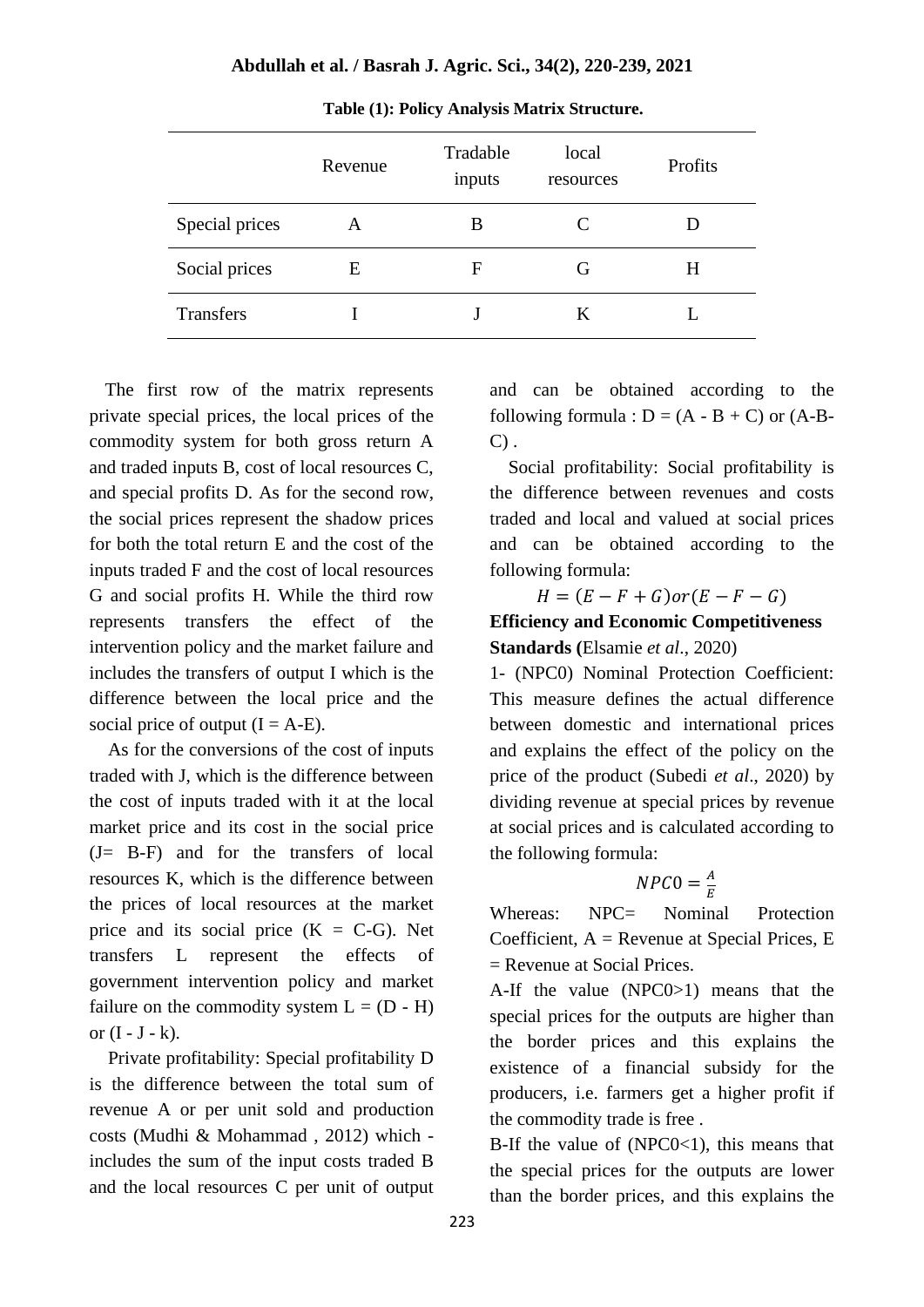presence of taxes on commodities, meaning farmers receive less profit if the commodity trade is free.

C-Either if the value  $(1 = NPCO)$  indicates that there is no government intervention in commodity prices and that there is no market failure (Ahmed, 2019).

1-(NPCi) The nominal protection coefficient of tradable inputs: This parameter shows the actual difference between domestic and international prices for tradable materials and explains the policy impact on the price of those resources by dividing the value of tradable materials at special prices by their value in social prices and calculated according to the following formula:

# $NPCi = B/F$

Whereas: NPC = nominal protection coefficient of tradable materials,  $B =$  tradable input value at special prices  $F =$  tradable input value at social price.

A-If the value of  $(NPCi > 1)$  this means that there are taxes imposed on the materials and then the producers pay a price for these materials with a greater value if their trade is free.

B-If the value of  $(NPCi<1)$  this means that the producers obtain financial subsidies by purchasing production requirements at a lower price if their trade is free.

C-If the value  $(1 = \text{NPCi})$ , this indicates that there is no government intervention in the prices of these materials.

1-Effective Protection Factor (EPC): This parameter shows the net effect of the policy on outputs and inputs and is a more clear measure of the impact of the policy and is calculated according to the following formula:

# $EPC = A - B/E - F$

Whereas:  $EPC = actual$  protection coefficient,  $A$  = revenue at private prices,  $B$  = costs of tradable materials at special prices,  $E =$ 

revenue at social prices,  $F = \text{costs}$  of tradable materials at social prices.

A-If (EPC>1), this means that the overall effect of the policy results indicates a positive incentive for this policy.

B-If  $(EPC<1)$ , this means that the overall effect of the policy results indicates negative incentive effects.

C-If it is  $(1 = EPC)$ , this indicates that there is no government interference or that the net effect of the different policy measures imposed on both tradable materials and outputs is equal to zero.

3-Domestic Resource Cost Factor (DRC): This measure shows the efficiency of using local resources in producing agricultural crops, calculated by dividing the costs of crop production by value added by social prices.

 It can be considered as a measure of determining economic effectiveness or comparative advantage as it is known as an international term and is calculated according to the following formula:

# $DRC = G/E - F$

Whereas:  $DRC =$  the cost of local resources,  $G =$  the cost of non-tradable materials (local factors) at social prices,  $E =$ revenue at social prices,  $F =$  inputs tradable at social prices.

 A-If (DRC>1), this means that the alternative cost of the local factors involved in the production of the commodity is greater than the added value and this leads to the fact that the country is not in an international competition in the production of this commodity and therefore does not enjoy the comparative advantage in the production of the commodity and must be produced other goods.

 B-If (DRC< 1) this means that the cost of the domestic worker is less than the social profit and this leads to the country having a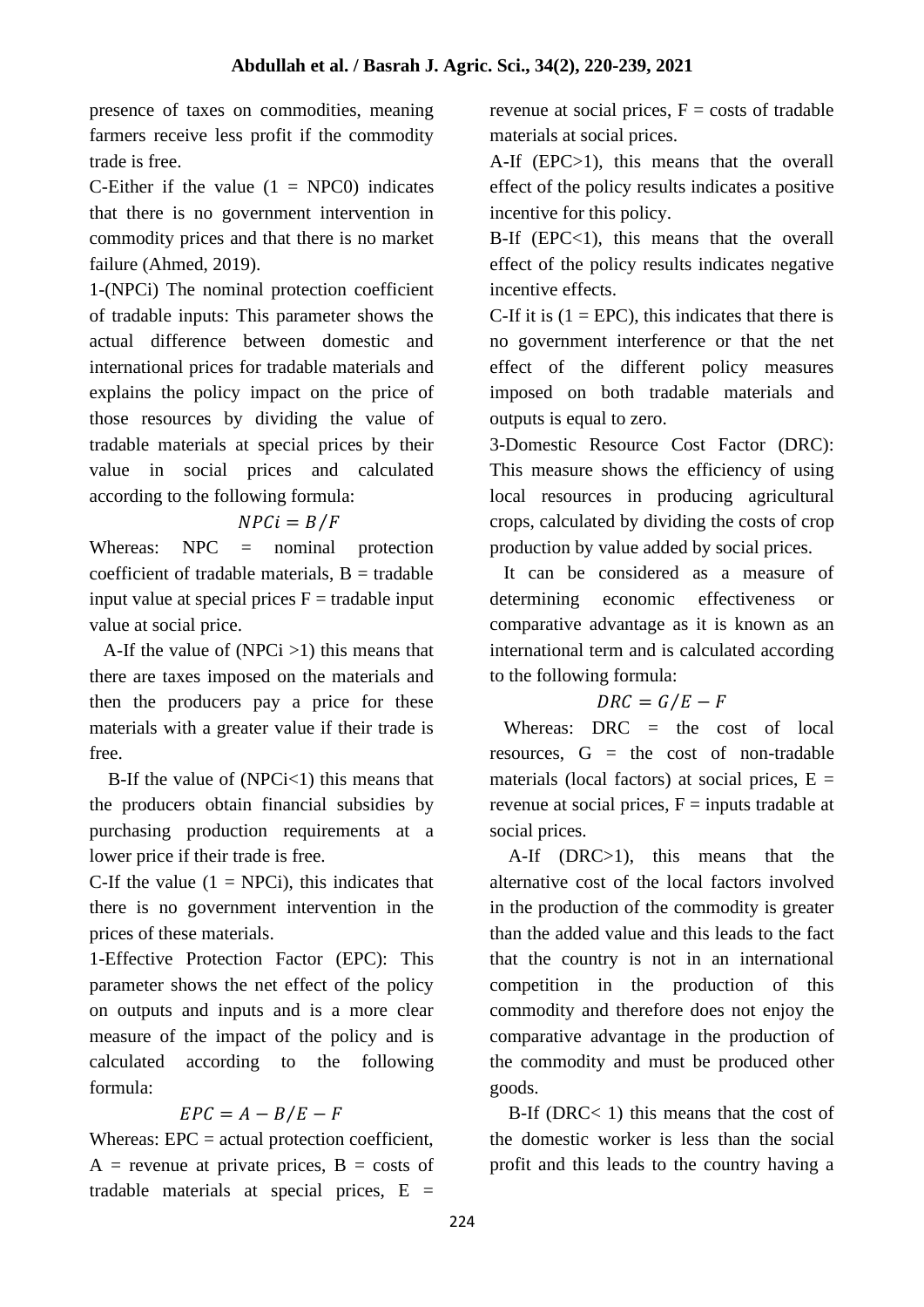comparative advantage and the production of the commodity must be expanded.

C-As for if (DRC  $= 1$ ) this means that there is no profit or loss, that is, the use of local resources has reached its optimum limits.

3-The private cost ratio coefficient (PCR): it is the cost of local resources at private prices divided by revenues minus the inputs that are tradable at special prices. It also means the net return required so that the farmer can continue to produce:

 $PCR = C/(A - B)$ 

Whereas:  $PCR = private cost ratio factor, C =$ special prices for non-tradable inputs,  $A =$ revenue at special prices,  $B =$  special prices for tradeable inputs.

 If the value of this parameter is less than the correct one, the costs or the money invested are less than the added value achieved, and then the farmer makes a profit, but if the value is greater than the correct one, that means the farmer's loss

6-Agricultural Producer Support Factor (PSR): It is a profit at private prices minus profit at social prices divided by revenue at social prices. This factor is inferred from the real percentage of government support to the agricultural product:

 $PSR = (D - H)/E * 100$ 

Whereas: PSR = Support Factor for Agricultural Producers,  $D =$  Profit at Special Prices,  $H =$  Profit at Social Prices,  $E =$ Revenue at Social Prices.

 If this percentage is greater than zero, then this means that there is support provided to the farmer, but if the ratio is less than zero, this means that there are taxes imposed on the farmer.

## **Policy analysis matrix building procedures**

1- Field Account of the Policy Analysis Matrix Tables (2), clarifies the technical transactions for the production of red meat, as

they represent the production elements and requirements for a single field, as well as the productivity of one field according to the three categories and the total sample to which the sample was divided. The inputs included in the stores included the number of calves, which was averages  $38$  calfs. Field<sup>-1</sup> for the first category, 58 calfs. Field $^{-1}$  for the second category and 84 calfs. Field<sup>-1</sup> for the third category and the average total of the sample was 56 calfs. Field<sup>-1</sup>. Likewise, the average weight of the primary calves was by 5281 kg / Field<sup>-1</sup> for the first category, 8469) kg / Field<sup>-1</sup> for the second category and (13696) kg / Field<sup>-1</sup> for the third category with an average of 8242 kg / Field<sup>-1</sup> for the total sample.

 As for the amount of vaccines and treatments, its rates were  $8 \text{ kg}$ . Field<sup>-1</sup> for the first category,  $12.6$  kg. Field<sup>-1</sup> for the second category and  $19 \text{ kg.Field}^{-1}$  for the third category and an average of 12 kg. Field for the total sample.

 As for the non-tradable inputs, they included the number of workers and their averages according to the categories were 504 workers. Field<sup>-1</sup> for the first category, 506 workers. Field<sup>-1</sup> for the second category,  $605$ workers. Field<sup>-1</sup> for the third category and an average of  $522$  workers. Field<sup>-1</sup> for the total sample.

 As for the average concentrated feed, it was  $37116$  kg. Field<sup>-1</sup> for the first category, 58100 kg / Field<sup>-1</sup> for the second category, and 99848 kg. Field<sup>-1</sup> for the third category, with an average of 57853 kg / Field<sup>-1</sup> for the total sample, as was the case for dry feed was a value of 12740 Kg. Field<sup>-1</sup> for the first category and 19033 kg. Field<sup>-1</sup> for the second category and 28678 kg. Field<sup>-1</sup> for the third category and for the total sample at a rate of  $18470$  kg. Field<sup>-1</sup>, As well as green fodder with averages  $4375$  kg. Field<sup>-1</sup> for the first category,  $6960$  kg. Field<sup>-1</sup> for the second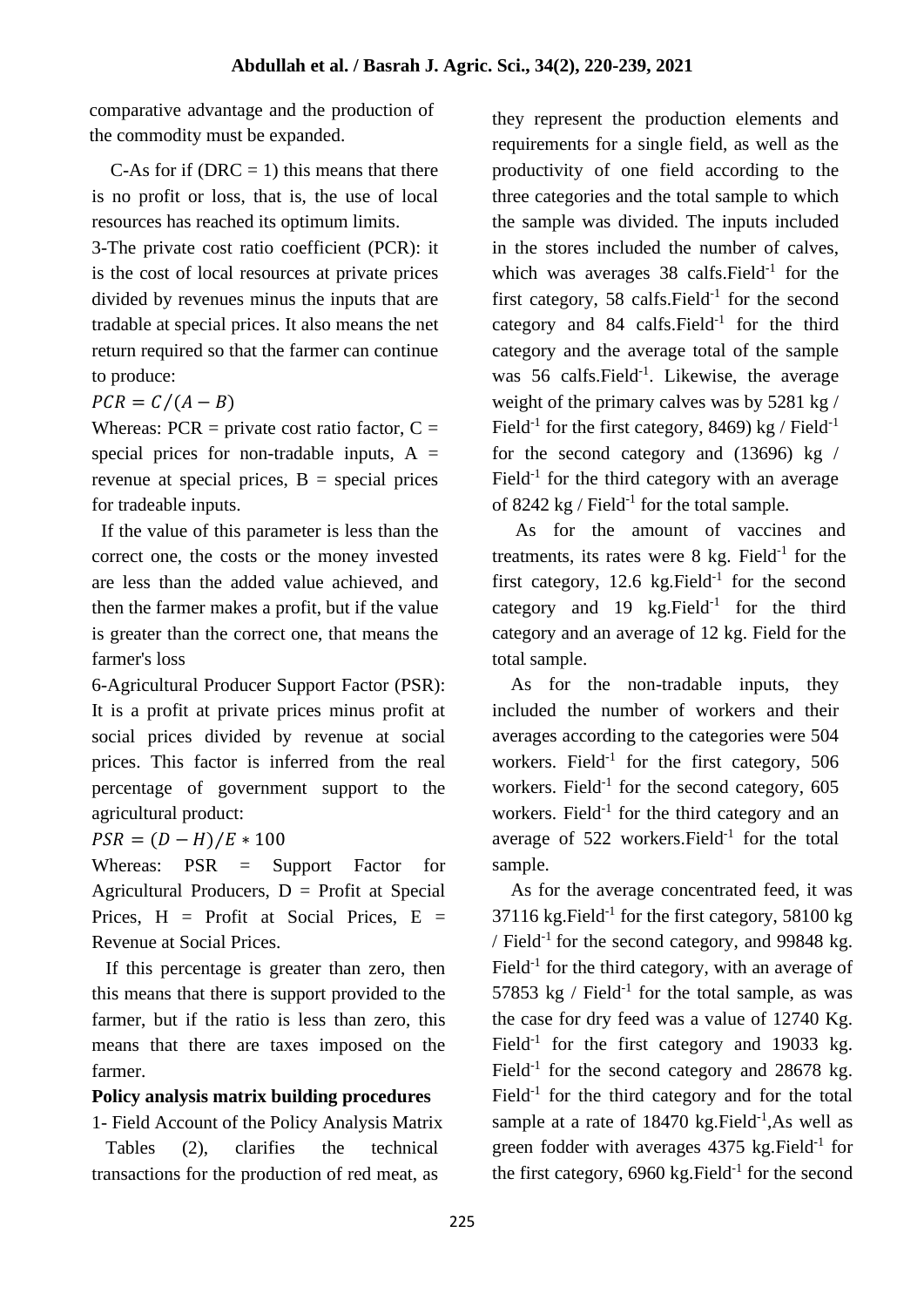category and  $8376$  kg. Field<sup>-1</sup> for the third category and with an average of  $6269$  kg. Field<sup>-1</sup> for the total sample.

### **2- Prepare the field budget (farm)**

The budget is the main and main part of the 1the equivalent of  $2347.50$  dinars.ton<sup>-1</sup>, 41303.29 (Bayzidnejad et al., 2021). Table  $(3)$  shows the freached thousand dinars.field<sup>-1</sup> for the third budget at the production level of the commodity syscategory and the equivalent of 2619.46 dinars. which included both costs and revenues on a one- $\text{ton}^{-1}$ . As for the total sample, the total costs of basis for the production of red meat in the Kokjali rethe non-traded inputs About 25667.06 thousand in Nineveh Governorate for the production year 201 dinars for the field and the equivalent of 2420.53 was estimated in Iraqi dinars. The costs were divided dinars.ton $^{-1}$ .

fixed costs and variable costs and by combining the According to this principle, the estimate of types of costs we get the total costs according to private profits was obtained by subtracting the categories and the total sample, where the highest total costs for the traded inputs and for the nonratio in relation to the total variable costs is the purc traded inputs from the return calculated at the costs of calves for the total sample 53564.160, market price. The second category amounted to lowest percentage is the costs of green fodder for about 66394.08 thousand dinars for the field and total sample 813,140, which is also among the varithe equivalent of 59921.87 dinars.ton $^{-1}$ . The third costs. category has its own profit amounted to 94477.17

### Calculation of the first row of the policy analthousand dinars for the field and 59917.33 **matrix (special prices)**

The process of calculating the elements and items of the policy analysis matrix for the first row of the matrix at special prices (special prices) that included both costs for tradable inputs, non-tradable inputs, returns, profits for the three categories and the total sample. As shown in table (4). For the first category, about 33534.62 thousand dinars per field and the equivalent of  $4505.95$  dinars.ton<sup>-1</sup>, and this was done depending on the productivity of one field. As for the second category, the total costs for the traded inputs were about 61313.91 thousand dinars per field and the equivalent of 5533.60 dinars / ton depending on the productivity of the field. As for the third category, the total costs for the traded inputs were about 88460.71 thousand dinars per field and the equivalent of 5610.20 dinars / ton depending on the productivity of one field. While the average total costs for the inputs traded to the total sample amounted to about 56206.12 thousand dinars per field and the

thousand dinars.ton $^{-1}$ . As for the total sample, the profitability Its own 63541.82 thousand dinars for the field and the equivalent of 59922.93 thousand dinars.ton<sup>-1</sup>.

## **Calculation of the second row of the policy analysis matrix (social prices):**

The social or global assessment of traded inputs, non-traded inputs and outputs is an important part of building a policy analysis matrix. Global prices reflect prices that if the economy is in perfect balance and all markets are fully competitive markets. The inputs must be divided when conducting the social assessment process into the inputs of the stores in it from the import side and the inputs of the stores in it from the exporting side, and this was done based on their prices. It is also not possible to evaluate some of the non-traded inputs, such as land, capital, work, quality, and others. Each of them has a special calculation and evaluation method (Albert, & Chuma, 2011). For the lack of accurate information and data, the border prices

equivalent of  $5300.52$  dinars. ton<sup>-1</sup>, depending on the productivity of one field. And the equivalent of 2364.94 dinars.ton<sup>-1</sup>. For the second category, it amounted to  $26011$  thousand dinars. field<sup>-1</sup> and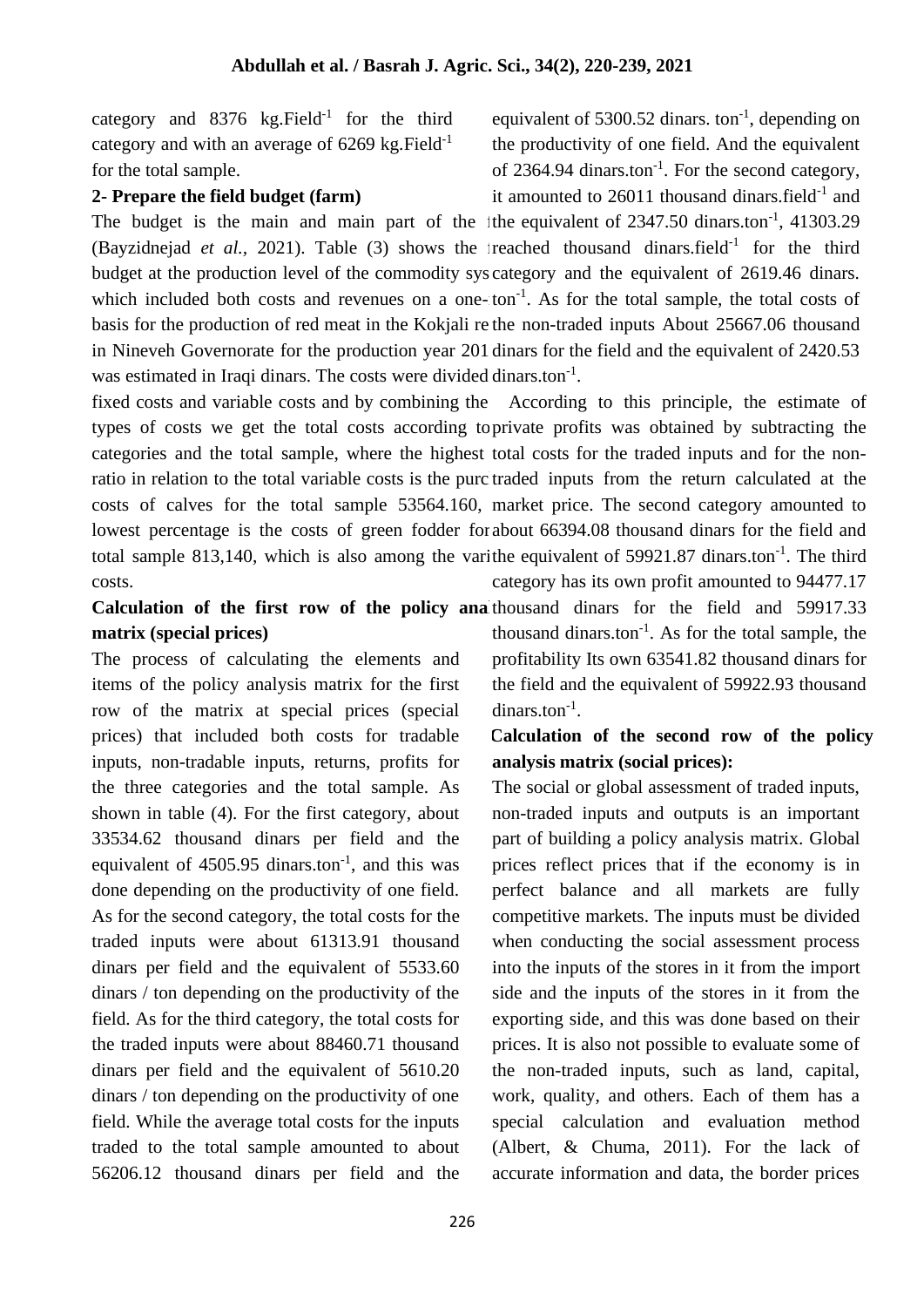and estimated data were relied upon. the import equality prices were calculated according to the following equation (Priyanka *et al*., 2015):

# $IPP = BPci f * ER + HCP + TCMP + IC$  $+ TCFM$

IPP = Import Parity Price. BPcif = import border price.  $ER =$  equilibrium exchange rate.  $HCP =$  Loading and handling costs. TCMP = border transportation costs to market.

 $IC =$  insurance costs. TCFM = Transfer costs from farm to market.

And calculate the equality prices for export according to the following mathematical equation :

 $EPP = BPfob * ER - HCP - TCBM - TCFM$  $EPP =$  Import equivalent pri ce. BPfob = export border price. ER =equilibrium exchange rate.  $HCP =$ Loading and handling costs. TCBM = Transfer costs from border to market.

 $=$  Equal IC  $=$  insurance costs. TCFM  $=$  Transfer coalculated in addition to the social profitability from farm to market.

 Through table (5), which shows how we were able to convert international prices into the equal value of import at the farm gate for red meat (The World Bank, 2018). The price of one ton of red meat for the year 2018 has been approved and recorded in the publications of FAO, the World Food and Agriculture Organization, which is  $1500$  dollars.ton<sup>-1</sup>.

 This price has been adjusted to the import price of the country after multiplying by the equilibrium exchange rate of the Iraqi dinar against the US dollar, and this was done on the basis of the exchange rate issued by the Central Bank of Iraq, which was then (1.209) dinars.dollars<sup>-1</sup>. The international price of meat was 1813.5 thousand dinars  $/$  ton<sup>-1</sup>, as it was calculated according to the equal value of importing a ton of red meat.

After adding the costs of transportation, loading and unloading from the port or borders to the main warehouses, an equal value of import was

obtained, which amounted to 22852.283 for the three categories and the total The sample, after subtracting the costs of transportation from the farm gate to the main stores, the social price of a ton of meat was obtained at the farm gate, which amounted to 22832.09, 22828.11, 22516.72, and 22827.98 thousand dinars  $/$  ton<sup>-1</sup> for the categories and the total sample in order, which represents the social return per ton of red meat.

 After relying on the productivity of a single field, which is locally 10603.81, 15767.82,11080.29 and 7442.28) kg / field-1 for the three categories and the total sample in order, where the social yield of calves fields per field for red meat production was obtained 24206.93, 35503.66, 25294.11, and 16992.98 (One thousand dinars  $/$  field<sup>-1</sup>, where the inputs traded and non-traded at these prices were and the social return, as is the case in table (6), which clarifies the cost of the production elements and the returns at the social prices, as this is the farm budget at international prices.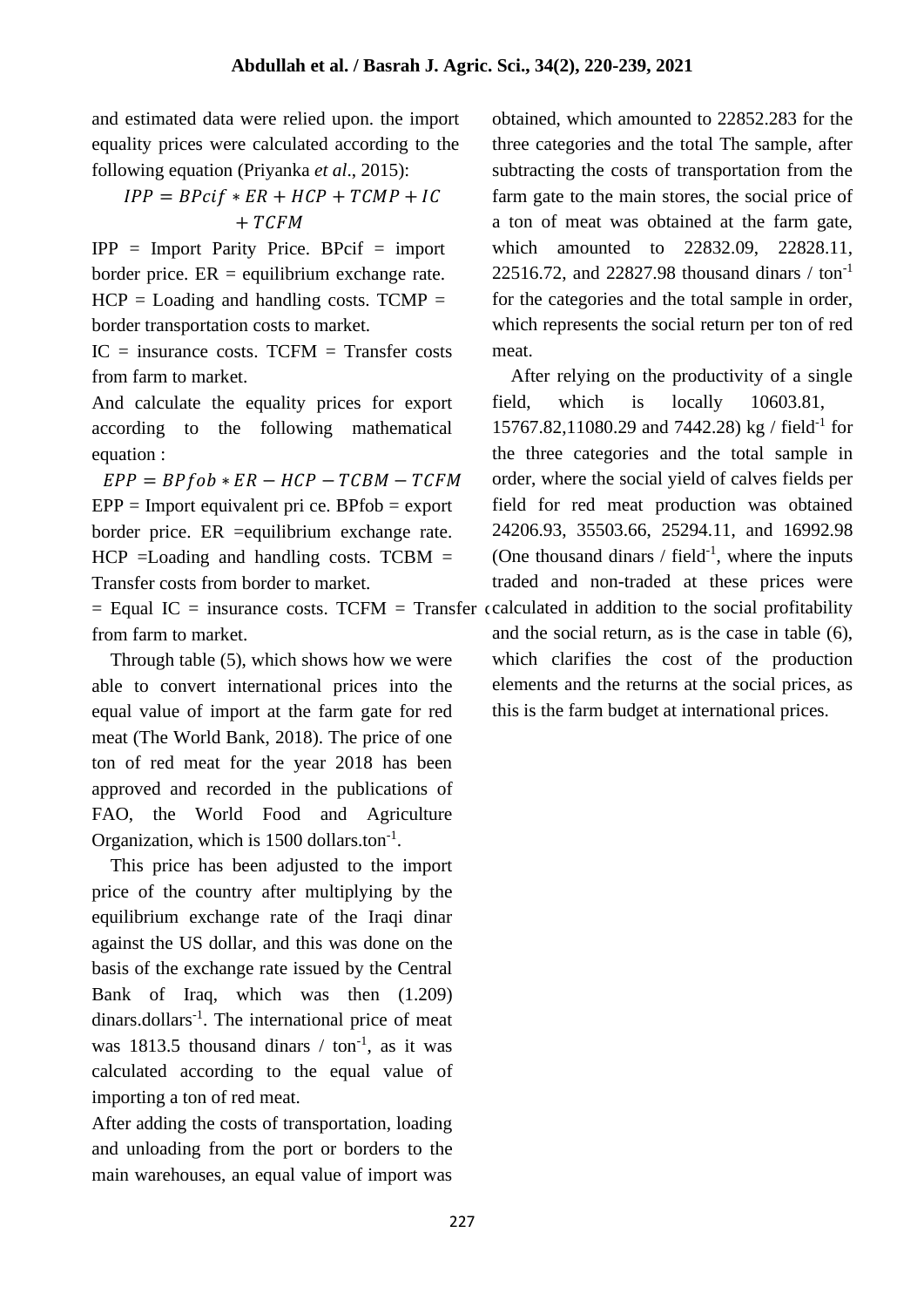| Inputs              | Tubic (2)) Technicul Trubactions for twa breact Founction in Iwajan District in Functen Obternorate for the fear 2010) |                             |                    |                             |                | Average quantity (field)    |                |                 |                |
|---------------------|------------------------------------------------------------------------------------------------------------------------|-----------------------------|--------------------|-----------------------------|----------------|-----------------------------|----------------|-----------------|----------------|
|                     | Production elements                                                                                                    | 1 <sup>st</sup><br>category | $\pm$<br><b>SD</b> | 2 <sup>nd</sup><br>category | 士<br><b>SD</b> | 3 <sup>rd</sup><br>category | 士<br><b>SD</b> | Total<br>sample | 土<br><b>SD</b> |
| Inputs<br>traded by | of<br>number<br>Average<br>calves $\text{(calf.field}^{-1})$                                                           | 38                          | 0.01               | 58                          | 3.98           | 84                          | 1.09           | 56              | 2.32           |
|                     | Average weight of primary<br>calves $(kg$ .field $^{-1})$                                                              | 5281.485                    | 10.21              | 8469.458                    | 12.54          | 13696.294                   | 51.02          | 8242.230        | 13.98          |
|                     | Average amount of vaccines<br>& treatment(kg.field <sup>-1</sup> )                                                     | 8.281                       | 5.12               | 12.640                      | 7.32           | 19.125                      | 4.05           | 12.217          | 2.11           |
| Non-<br>traded      | of<br>number<br>Average<br>workers (worker.field $^{-1}$ )                                                             | 504                         | 11.20              | 506                         | 11.52          | 605                         | 7.21           | 522             | 12.57          |
| Inputs              | feed<br>Average<br>concentration(kg.field $^{-1}$ )                                                                    | 37116.742                   | 22.01              | 58100.000                   | 65             | 99848.823                   | 20.64          | 57853.160       | 51.24          |
|                     | Average dry feed(kg.field $^{-1}$ )                                                                                    | 12740.285                   | 104.01             | 19033.958                   | 84.87          | 28678.823                   | 109.21         | 18470.800       | 6.01           |
|                     | Average green feed(kg.field-                                                                                           | 4376.000                    | 97.89              | 6960.000                    | 3.21           | 8376.470                    | 35.32          | 6269.400        | 1.20           |
|                     | Production rate( $kg$ .field $^{-1}$ )                                                                                 | 7442.285                    | 48.26              | 11080.291                   | 86.25          | 15767.823                   | 87.20          | 10603.810       | 3.33           |

**Table (2): Technical Transactions for Red Meat Production in Kokjali District in Nineveh Governorate for the year 2018.**

Source: The table was prepared by the researcher, based on the questionnaire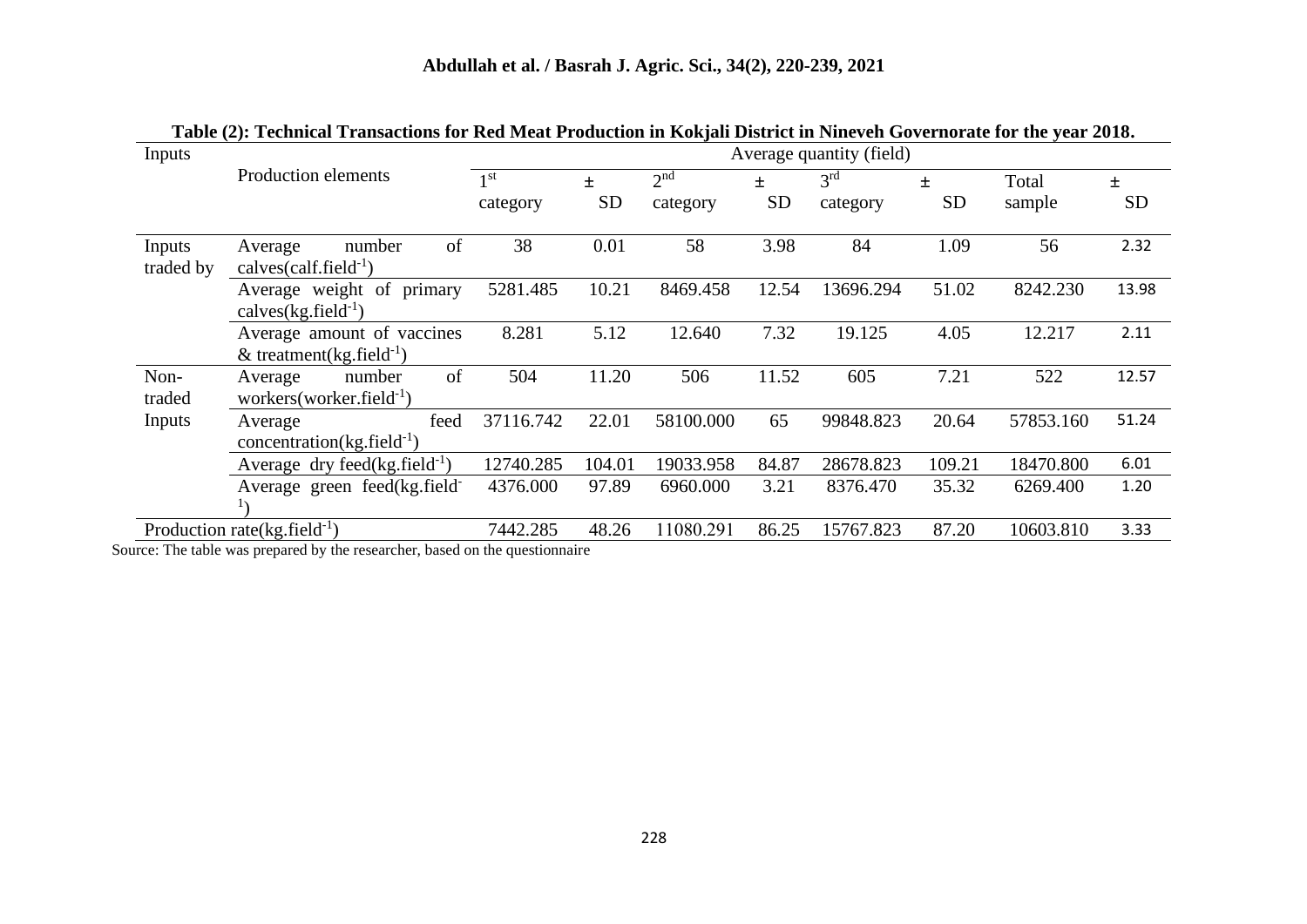| Statement                                | first category                                    |                                 |                    | second category                                           |                         |                    | third category                                       |                          |                    | The total sample                                  |                      |                    |
|------------------------------------------|---------------------------------------------------|---------------------------------|--------------------|-----------------------------------------------------------|-------------------------|--------------------|------------------------------------------------------|--------------------------|--------------------|---------------------------------------------------|----------------------|--------------------|
|                                          | Average<br>value(thousand<br>$dinars.Field^{-1})$ | Relativ<br>e<br>importa<br>nce% | $\pm$<br><b>SD</b> | Average<br>value<br>(thousan)<br>d dinars.<br>$Field-1$ ) | Relative<br>importance% | $\pm$<br><b>SD</b> | Average<br>value(thousand<br>dinars. Field $^{-1}$ ) | Relative<br>importance%  | $\pm$<br><b>SD</b> | Average value<br>(thousand<br>$dinarsfield^{-1})$ |                      | $\pm$<br><b>SD</b> |
| The cost of<br>buying calves             | 31948.800                                         | 64.870                          | 25.01              | 58940.06<br>$\overline{c}$                                | 67.495                  | 57.<br>98          | 82887.359                                            | 63.875                   | 69.45              | 53564.160                                         | 65.423               | 65.58              |
| The cost of<br>concentrated<br>feed      | 12516.571                                         | 25.414                          | 18.57              | 20065.06                                                  | 22.977                  | 87.<br>97          | 33456.176                                            | 25.782                   | 54.87              | 19699.580                                         | 24.061               | 198.69             |
| The cost of<br>dry feed                  | 1584.971                                          | 3.218                           | 21.35              | 2337.083                                                  | 2.676                   | 24.<br>35          | 3524.411                                             | 2.716                    | 11.98              | 2275.690                                          | 2.779                | 76.92              |
| The cost of<br>green fodder              | 682.000                                           | 1.384                           | 11.02              | 842.791                                                   | 0.965                   | 12.<br>03          | 999.411                                              | 0.770                    | 32.14              | 813.140                                           | 0.993                | 97.21              |
| costs of<br>treatments &<br>vaccinations | 1585.828                                          | 3.219                           | 98.32              | 2373.854                                                  | 2.718                   | 57.<br>78          | 5573.352                                             | 4.294                    | 33.54              | 2641.960                                          | 3.226                | 58.34              |
| Total<br>variable costs                  | 46433.171                                         | 94.280                          | 56.54              | 84558.85<br>4                                             | 96.832                  | 12.<br>36          | 12644.712                                            | 97.438                   | 2.03               | 78994.53                                          | 96.484               | 2011.1             |
| Fixed costs                              |                                                   |                                 |                    |                                                           |                         |                    |                                                      |                          |                    |                                                   |                      |                    |
| Family work<br>costs                     | 2817.085                                          | 5.719                           | 58.98              | 2766.062                                                  | 3.167                   | 29.<br>64          | 3323.294                                             | 2.561                    | 102.2              | 2878.650                                          | 2878.650             | 155.12             |
| Total fixed<br>costs                     | 2817.085                                          | 5.7191                          | 20.35              | 2766.062<br>5                                             | 3.167                   | 87.<br>10          | 3323.2941                                            | 2.561                    | 52.65              | 2878.6500                                         | 2878.650<br>$\Omega$ | 142.01             |
| Total costs                              | 49250.257                                         | 100                             | 97.12              | 87324.91<br>6                                             | 100                     | 89.<br>32          | 12976.007                                            | 100                      | 105.3<br>6         | 81873.18                                          | 81873.18             | 176.32             |
| Total revenue                            | 44653.29                                          | $\overline{\phantom{a}}$        | 102.25             | 66481.00                                                  |                         | 21.<br>32          | 94606.18                                             | $\overline{\phantom{a}}$ | 49.69              | 63623.00                                          | 63623.00             | 188.77             |
| Total net<br>profit                      | 4596.967                                          |                                 | 58.98              | 20843.91<br>6                                             |                         | 87.<br>65          | 81630.173                                            |                          | 18.39              | 63541.82                                          | 18250.18             | 186.38             |

**Table (3): Costs and revenues in the farm budget and its relative importance for the production of red meat in the Kokjali district of Nineveh Governorate for the year 2018.**

Note:"The cost of the land rent, workers' wages, policy price, and depreciation are implicit in both types of costs". Source: Prepared by the researcher using the questionnaire and table (2).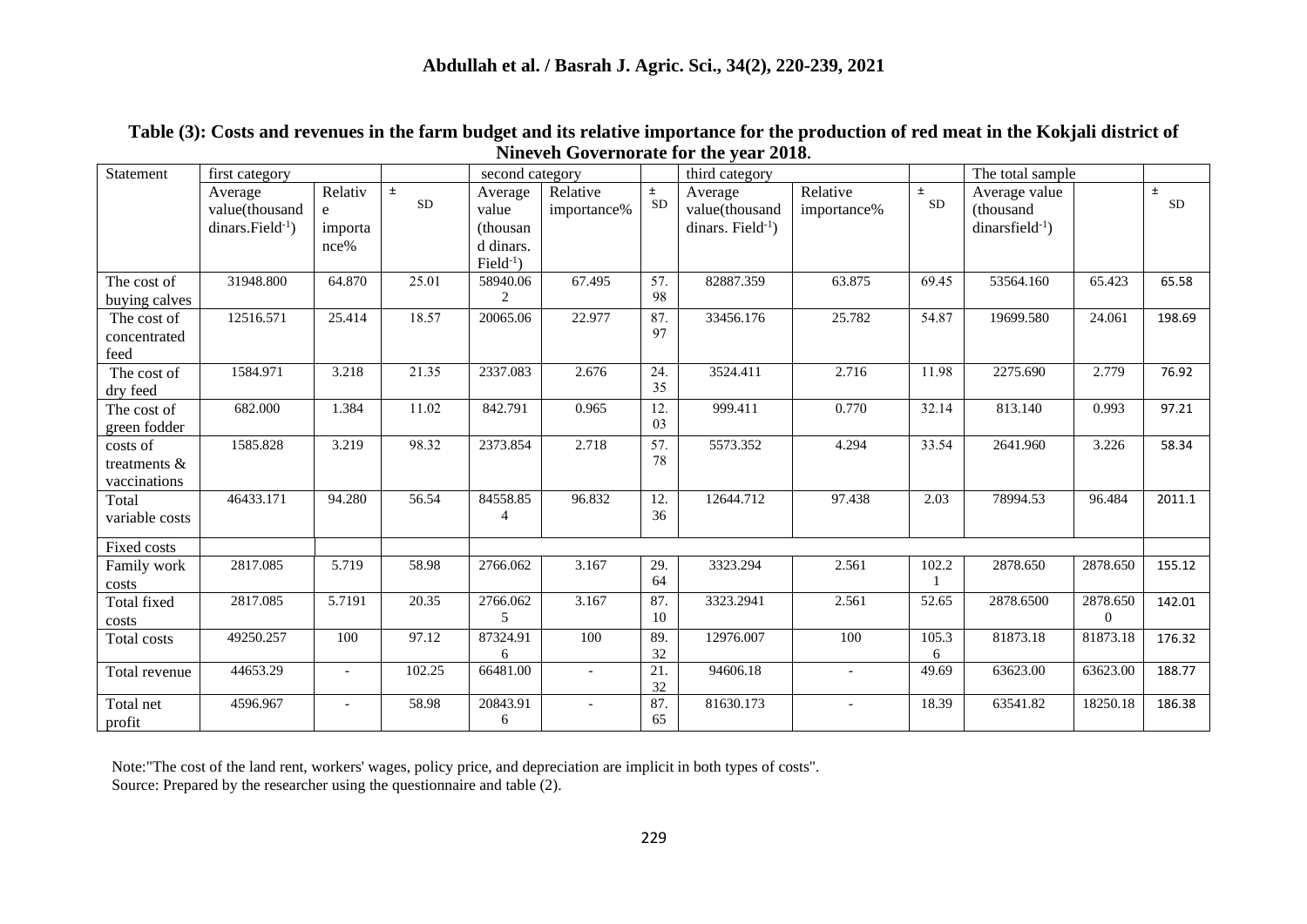| Statemen               | $\sim$ , cavegory for rea meat producers in the rior, and region of function covernorate for the $j$ car<br>Production elements |                                        |                    | First category                  |             |                                        | Second category    |                                                       |                    |                                            | Third category |                                            |                    |                                               | Total sample   |                                              |                |
|------------------------|---------------------------------------------------------------------------------------------------------------------------------|----------------------------------------|--------------------|---------------------------------|-------------|----------------------------------------|--------------------|-------------------------------------------------------|--------------------|--------------------------------------------|----------------|--------------------------------------------|--------------------|-----------------------------------------------|----------------|----------------------------------------------|----------------|
|                        |                                                                                                                                 | Cost of<br>productiv                   | $\pm$<br><b>SD</b> | of<br>Cost<br>productiv<br>e    | $\pm$<br>SD | $Cost$ of<br>productiv                 | $\pm$<br><b>SD</b> | Cost<br>of                                            | $\pm$<br><b>SD</b> | Cost of<br>productiv<br>e                  | 土<br>SD        | Cost of<br>product<br>ive                  | $\pm$<br><b>SD</b> | Cost of<br>product<br>ive                     | 土<br><b>SD</b> | Cost<br>of<br>produ                          | 土<br><b>SD</b> |
|                        |                                                                                                                                 | compone<br>nt(dinar.f<br>$ield^{-1}$ ) |                    | element(d)<br>$inar/ton^{-1}$ ) |             | compone<br>nt(dinar.f<br>$ield^{-1}$ ) |                    | produ<br>ctive<br>eleme<br>nt(din<br>ar.ton<br>$-1$ ) |                    | compone<br>nt(dinar.f<br>$i$ eld $^{-1}$ ) |                | element<br>(dinar.t)<br>$\text{on}^{-1}$ ) |                    | compo<br>$nent$ (di<br>nar.fiel<br>$d^{-1}$ ) |                | ctive<br>eleme<br>nt(din<br>ar.ton<br>$-1$ ) |                |
| Inputs<br>traded by    | cost of buying calves                                                                                                           | 3198.80                                | 35.0               | 4292.87                         | 11.02       | 58940.06                               | 102.54             | 5319.3                                                | 0.21               | 82887.35                                   | 109.22         | 5256.74                                    | 15.35              | 53564.16                                      | 129.35         | 5051.3                                       | 79.23          |
|                        | costs of treatments &<br>vaccinations                                                                                           | 1585.82                                | 11.2               | 213.08                          | 5.02        | 2373.85                                | 64.58              | 214.24                                                | 1.03               | 5573.35                                    | 25.31          | 353.46                                     | 0.69               | 2641.96                                       | 25.21          | 249.15                                       | 65.57          |
| Total inputs to stores |                                                                                                                                 | 4784.62                                | 7.05               | 4505.95                         | 21.02       | 61313.91                               | 25.51              | 55.12                                                 | 7.21               | 88460.71                                   | 12.30          | 5610.20                                    | 91.11              | 56206.12                                      | 68.21          | 68.21                                        | 34.11          |
| Entries<br>are not     | $\sigma$ f<br>The<br>cost<br>concentrated feed                                                                                  | 12516.57                               | 23.5               | 1681.81                         | 33.32       | 20065.06                               | 41.25              | 1810.8                                                | 24.32              | 33456.17                                   | 87.02          | 2121.80                                    | 13.54              | 19699.58                                      | 129.32         | 1857.7                                       | 41.01          |
| traded                 | The cost of dry feed                                                                                                            | 1584.97                                | 5.04               | 212.96                          | 0.22        | 2337.08                                | 86.32              | 210.92                                                | 4.01               | 3524.41                                    | 6.06           | 223.51                                     | 0.87               | 2275.69                                       | 168.32         | 214.60                                       | 17.12          |
|                        | The cost of green<br>fodder                                                                                                     | 682.00                                 | 6.35               | 91.63                           | 3.12        | 842.79                                 | 4.65               | 76.062                                                | 0.98               | 999.411                                    | 12.01          | 63.782                                     | 0.05               | 813.140                                       | 32.65          | 76.683                                       | 12.35          |
|                        | Family work costs                                                                                                               | 2817.08                                | 4.05               | 378.52                          | 52.21       | 2766.06                                | 11.39              | 249.63                                                | 2.32               | 3323.29                                    | 85.21          | 210.76                                     | 1.08               | 2878.65                                       | 120.32         | 271.47                                       | 15.01          |
|                        | Total non-traded entries                                                                                                        | 17600.62                               | 11.2               | 2364.94                         | 31.0        | 26011                                  | 55.24              | 2347.5                                                | 11.87              | 41303.29                                   | 60.35          | 2619.46                                    | 81.28              | 25667.06                                      | 187.21         | 187.21                                       | 99.32          |
| traded                 | Total costs of input traded & non-                                                                                              | 51135.25                               | 91.3               | 6870.90                         | 0.54        | 87324.91                               | 85.32              | 7881.1<br>$\overline{0}$                              | 41.31              | 12976.00                                   | 54.21          | 8229.67                                    | 11.02              | 81873.18                                      | 197.32         | 197.32                                       | 75.23          |
| Return                 |                                                                                                                                 | 44653.29                               | 78.1               | 60000.01                        | 43.20       | 66481.00                               | 55.31              | 59999.<br>98                                          | 87.32              | 94606.18                                   | 23.10          | 60000.01                                   | 101.02             | 63623.00                                      | 152.22         | 152.22                                       | 141.32         |
| Private profitability  |                                                                                                                                 | 44602.02                               | 70.2               | 5993.12                         | 22.32       | 66394.08                               | 54.21              | 59921.<br>87                                          | 87.04              | 94477.17                                   | 22.15          | 59917.33                                   | 79.25              | 63541.82                                      | 148.11         | 59922<br>93                                  | 214.20         |

### **Table (4): Costs of production, revenue and special profitability (farm budget) costs at special prices (special prices) (1,000 Iraqi dinars) by category for red meat producers in the Kokjali region of Nineveh Governorate for the year 2018.**

Source: Prepared by the researcher using the questionnaire and table (2).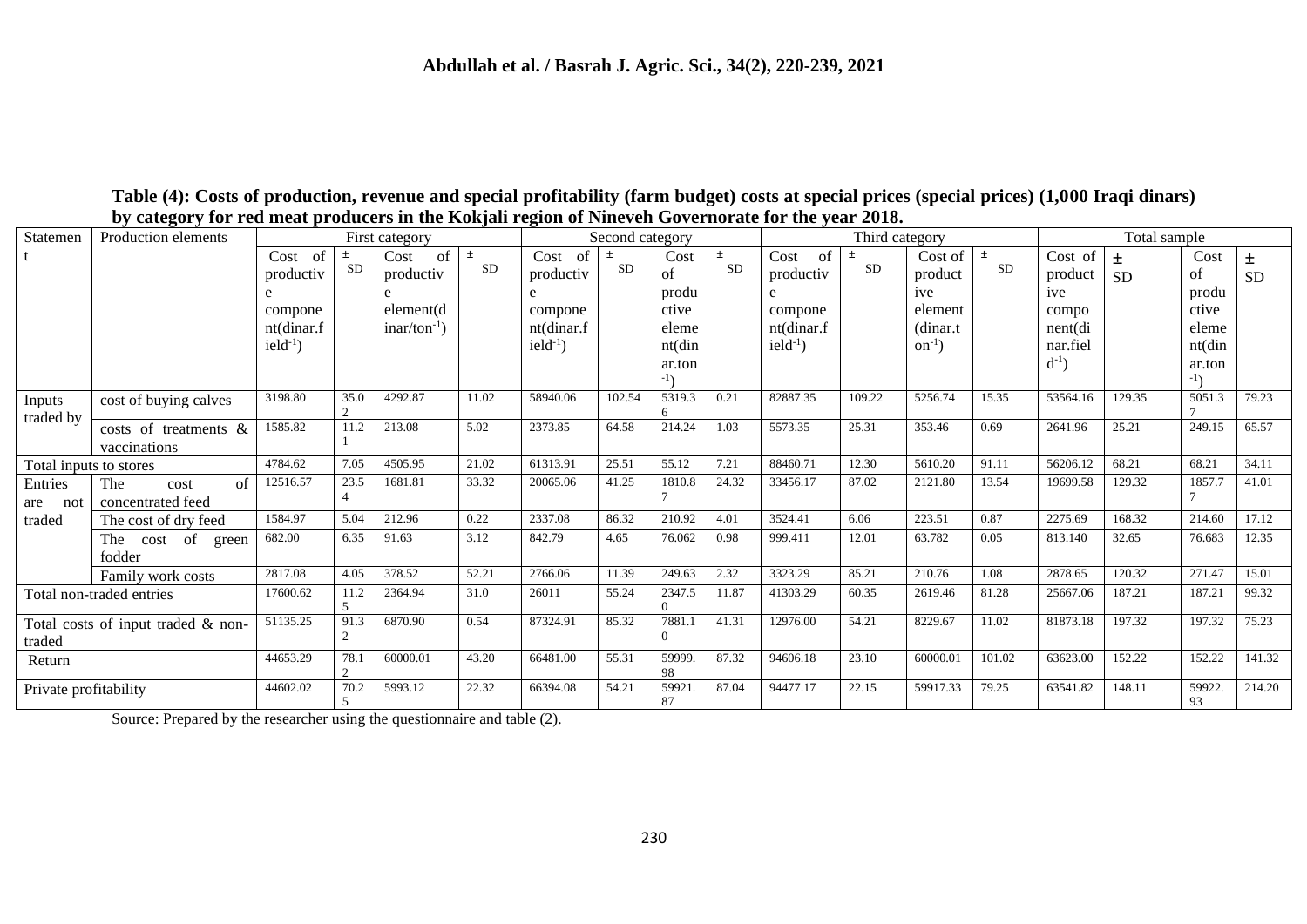### **Abdullah et al. / Basrah J. Agric. Sci., 34(2), 220-239, 2021**

| Tuble (e)) miteriational prices for rea meat and converting it mes an equal social value   |              |               |              |              |  |  |  |  |
|--------------------------------------------------------------------------------------------|--------------|---------------|--------------|--------------|--|--|--|--|
| <b>Statement</b>                                                                           | <b>First</b> | <b>Second</b> | <b>Third</b> | <b>Total</b> |  |  |  |  |
|                                                                                            | category     | category      | category     | sample       |  |  |  |  |
| Export price per ton of fresh global calves in dollars (dollars.ton-1)                     | 18841.32     | 18841.32      | 18841.32     | 18841.32     |  |  |  |  |
| The cost of transportation and insurance up to the borders of the country                  | 35           | 35            | 35           | 35           |  |  |  |  |
| $(port)$ in dollars $(dollars.ton-1)$                                                      |              |               |              |              |  |  |  |  |
| The import price of the country in dollars (dollars.ton-1)                                 | 18876.32     | 18876.32      | 18876.32     | 18876.32     |  |  |  |  |
| Balance exchange rate (dinar.dollar <sup>1</sup> )                                         | 1.209        | 1.209         | 1.209        | 1.209        |  |  |  |  |
| The import price for the country in Iraqi dinars (thousand.tons <sup>1</sup> )             | 22821.47     | 22821.47      | 22821.47     | 22821.47     |  |  |  |  |
| The cost of transport, loading and unloading from the port to the main                     | 30.813       | 30.813        | 30.813       | 30.813       |  |  |  |  |
| warehouses in Iraqi dinars (thousand dinars.ton-1)                                         |              |               |              |              |  |  |  |  |
| Equal value of import (thousand dinars.ton-1)                                              | 22852.283    | 22852.283     | 22852.283    | 22852.283    |  |  |  |  |
| Transport costs from the farm gate to the main stores (thousand dinars.ton <sup>-1</sup> ) | 20.193       | 24.166        | 35.554       | 24.298       |  |  |  |  |
| The social price per ton of meat at the door of the farm (thousand dinars.ton-1)           | 22832.09     | 22828.11      | 22516.72     | 22827.98     |  |  |  |  |
| Source: prepared by the researcher, based on the following:                                |              |               |              |              |  |  |  |  |

#### **Table (5): International prices for red meat and converting it into an equal social value.**

1-The World Bank annual prices for international commodities, 2018.

2-Study sample data.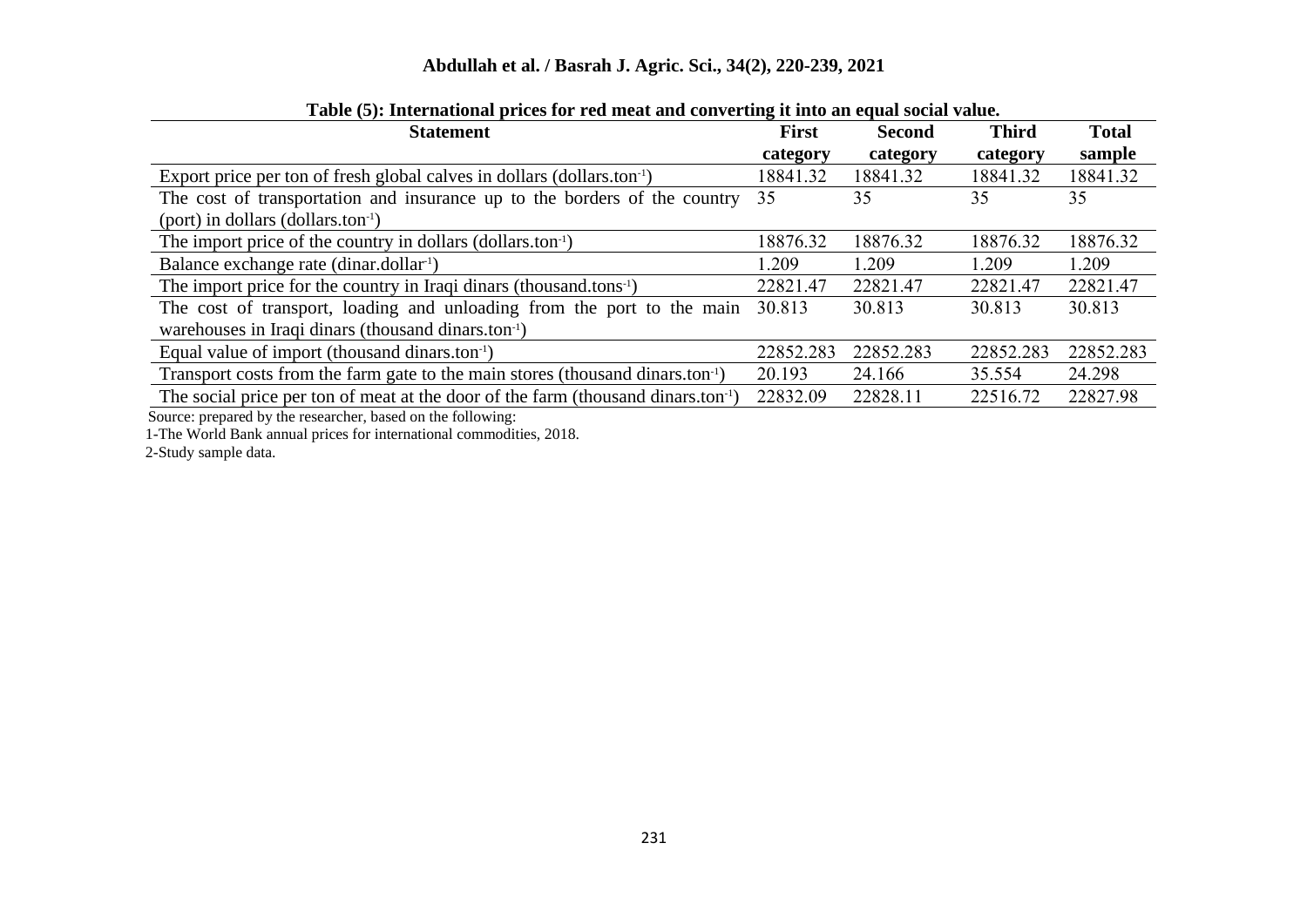### **Abdullah et al. / Basrah J. Agric. Sci., 34(2), 220-239, 2021**

| Statement                                    | Production                                    |                                                       | First category         |                                                                 |                                  |                                                                       |                    | Second category                                      |                                  |                                                                                  | Third category     |                                                      |                        |                                                        |                       | Total sample                                               |                    |
|----------------------------------------------|-----------------------------------------------|-------------------------------------------------------|------------------------|-----------------------------------------------------------------|----------------------------------|-----------------------------------------------------------------------|--------------------|------------------------------------------------------|----------------------------------|----------------------------------------------------------------------------------|--------------------|------------------------------------------------------|------------------------|--------------------------------------------------------|-----------------------|------------------------------------------------------------|--------------------|
|                                              | elements                                      | Cost<br>of<br>productive<br>component(<br>dinar.field | $\pm$<br><b>SD</b>     | Cost of<br>product<br>ive<br>elemen<br>t(dinar.<br>$ton^{-1}$ ) | $\pm$<br><b>SD</b>               | Cost<br>of<br>productiv<br>e<br>compone<br>nt(dinar.f<br>$ield^{-1})$ | $\pm$<br><b>SD</b> | Cost of productive<br>element(dinar.ton <sup>-</sup> | $\pm$<br>SD                      | Cost of<br>productiv<br>e<br>compone<br>nt(dinar.f<br>$i$ eld $i$ <sup>1</sup> ) | $\pm$<br><b>SD</b> | $Cost$ of<br>productiv<br>e<br>element(<br>dinar.ton | $\pm$<br>$\rm SD$      | Cost of productive<br>component(dinar.fi<br>$eld^{-1}$ | $\pm$<br><b>SD</b>    | Cost<br>of<br>productive<br>element(dinar.to<br>$n^{-1}$ ) | $\pm$<br><b>SD</b> |
| Inputs traded by                             | of<br>cost<br>buying<br>calves                | 22617.3                                               | 25.2                   | 3039.0<br>2                                                     | 47.0                             | 49211.56                                                              | 51.<br>48          | 4441.35                                              | 79.2<br>$\overline{4}$           | 72619.85                                                                         | 56.21              | 4567.52                                              | 18.2<br>-1             | 43822.66                                               | 157.<br>21            | 4132.70                                                    | 135.21             |
|                                              | of<br>costs<br>treatments<br>&<br>vaccination | 1492.51                                               | 21.3<br>6              | 200.54                                                          | 11.0<br>2                        | 294.57                                                                | 0.3<br>2           | 207.08                                               | 1.58                             | 5464.75                                                                          | 11.32              | 346.57                                               | 2.03                   | 2544.55                                                | 22.3<br>2             | 239.46                                                     | 25.12              |
| Total inputs to stores                       |                                               | 24109.81                                              | 25.5<br>6              | 3239.5                                                          | 29.3<br>2                        | 51506.13                                                              | 58.<br>30          | 4648.44                                              | 29.3<br>2                        | 77484.61                                                                         | 88.34              | 4914.09                                              | 18.9<br>$\Omega$       | 46367.21                                               | 140.<br>01            | 140.01                                                     | 112.02             |
| Entries<br>are not<br>traded                 | The cost of<br>concentrate<br>d feed          | 12516.57                                              | 23.9                   | 1681.8                                                          | 11.7<br>8                        | 20065.06                                                              | 51.<br>22          | 1810.87                                              | 18.2                             | 33456.17                                                                         | 21.03              | 2121.80                                              | 25.0<br>2              | 19699.58                                               | 111.<br>20            | 1857.77                                                    | 97.20              |
|                                              | The cost of<br>dry feed                       | 1584.97                                               | 14.0<br>$\mathcal{D}$  | 212.96                                                          | 0.54                             | 2337.08                                                               | 7.0<br>5           | 210.92                                               | 1.03                             | 3524.41                                                                          | 0.02               | 233.51                                               | 4.02                   | 2275.69                                                | 32.0                  | 214.60                                                     | 15.10              |
|                                              | The cost of<br>green<br>fodder                | 682.00                                                | 0.03                   | 91.63                                                           | 0.08                             | 842.79                                                                | 11.<br>02          | 76.06                                                | 0.07                             | 999.41                                                                           | 1.24               | 63.38                                                | 0.09                   | 813.14                                                 | 21.3<br>$\mathcal{R}$ | 76.68                                                      | 11.2               |
|                                              | Family<br>work costs                          | 2817.08                                               | 14.2                   | 378.52                                                          | 12.0<br>3                        | 2766.05                                                               | 11.<br>57          | 249.63                                               | 0.13                             | 3323.28                                                                          | 18.98              | 210.76                                               | 0.08                   | 2878.64                                                | 63.2<br>8             | 271.47                                                     | 24.10              |
| Total non-traded entries                     |                                               | 17600.61                                              | 59.3<br>2              | 2364.9                                                          | 18.9<br>8                        | 26010.99                                                              | 21.<br>32          | 2347.50                                              | 60.1<br>2                        | 41303.28                                                                         | 66.87              | 2619.46                                              | 2.08                   | 25667.05                                               | 88.3<br>5             | 2420.53                                                    | 81.25              |
| Total costs of input traded & non-<br>traded |                                               | 41710.43                                              | 97.1<br>$\overline{c}$ | 5604.5<br>$\mathfrak{D}$                                        | 98.3<br>.5                       | 77517.12                                                              | 87.<br>44          | 2300.94                                              | 22.1<br>3                        | 11878.89                                                                         | 17.21              | 7533.56                                              | 47.1<br>$\Omega$       | 72034.26                                               | 116.<br>87            | 6793.20                                                    | 34.57              |
| Return                                       |                                               | 16992.98                                              | 102<br>32              | 22832.<br>08                                                    | 24.5<br>$\boldsymbol{\varDelta}$ | 25294.11                                                              | 3.0<br>8           | 22828.10                                             | 15.3<br>$\boldsymbol{\varDelta}$ | 35503.66                                                                         | 22.85              | 22516.71                                             | 28.3<br>$\overline{2}$ | 24206.93                                               | 196.<br>69            | 22827.97                                                   | 128.02             |
| Social Profitability                         |                                               | 24717.45                                              | 1.00<br>.25            | 17227.<br>56                                                    | 15.5                             | 52223.01                                                              | 10.<br>24          | 20527.16                                             | 15<br>.01                        | 23624.77                                                                         | 79.32              | 14983.15                                             | 87.2<br>$\overline{2}$ | 47827.33                                               | 100.<br>87            | 16034.77                                                   | 134.21             |
|                                              |                                               |                                                       |                        |                                                                 |                                  |                                                                       |                    |                                                      |                                  |                                                                                  |                    |                                                      |                        |                                                        |                       |                                                            |                    |

### **Table (6): Costs of production, revenue, and social profitability (farm budget) costs at global prices (social prices) (1,000 Iraqi dinars) by category for red meat producers in the Kokjali region of Nineveh Governorate for the year 2018.**

Source: Prepared by the researcher using the questionnaire and table (2).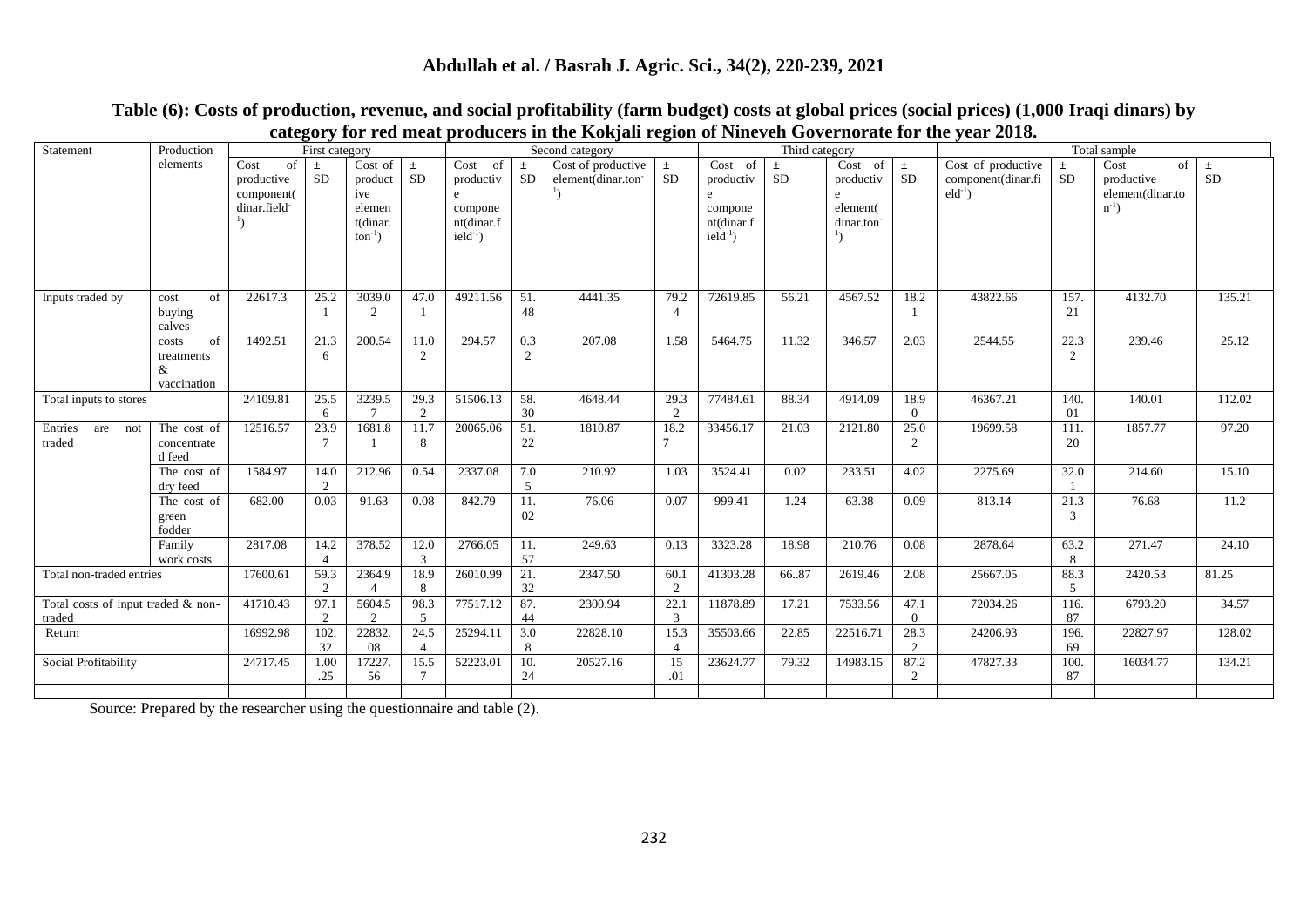# **Results**

After costs and returns have been calculated at the special (local) and social (global) prices, it has become possible to make estimates for the elements of the Policy Analysis Matrix (PAM) by filling the rows and columns using tables (4) and (6) for the

three categories and the total sample. Where the policy analysis matrix was built for the production of one field as well as for the production of one ton for the three categories respectively and the total sample is calculated in thousands of dinars.ton $^{-1}$  for the production of red meat.

**Table (7): Results of the policy analysis matrix for one ton of red meat for the first category of the sample of red meat producers studied in the Kokjali region of Nineveh Governorate for the year 2018 (1000 dinars/ton-1 ).**

| Profits  | Costs                 |                    | Revenues | <b>Statement</b>          |
|----------|-----------------------|--------------------|----------|---------------------------|
|          | Non-tradable<br>input | Tradable<br>inputs |          |                           |
| 44602.03 | 17600.62              | 33534.62           | 44653.29 | Special prices (private)  |
| 12821.49 | 17600.61              | 24109.81           | 16992.93 | Social (economic) price   |
| 44474.53 | 0.009                 | 29424.81           | 44483.35 | Transfers (policy effect) |

Source: Preparing the researcher based on the data of tables  $(4)$  &  $(6)$ .

**Table (8): Results of the Policy Analysis Matrix for One Ton of Red Meat for the Second Category of Sample of Red Meat Producers in Kokjali District in Nineveh Governorate for the year 2018 (1000 dinars.ton-1 ).**

| Profits  | Costs              |                    | Revenues | <b>Statement</b>          |  |  |
|----------|--------------------|--------------------|----------|---------------------------|--|--|
|          | Non-tradable input | Tradable<br>inputs |          |                           |  |  |
| 66394.08 | 26011              | 61313.91           | 66481.00 | Special prices (private)  |  |  |
| 17542.99 | 26010.99           | 51506.13           | 25294.11 | Social (economic) price   |  |  |
| 66219.09 | 0.009              | 9807.78            | 6228.88  | Transfers (policy effect) |  |  |

Source: Preparing the researcher based on the data of tables  $(4) \& (6)$ .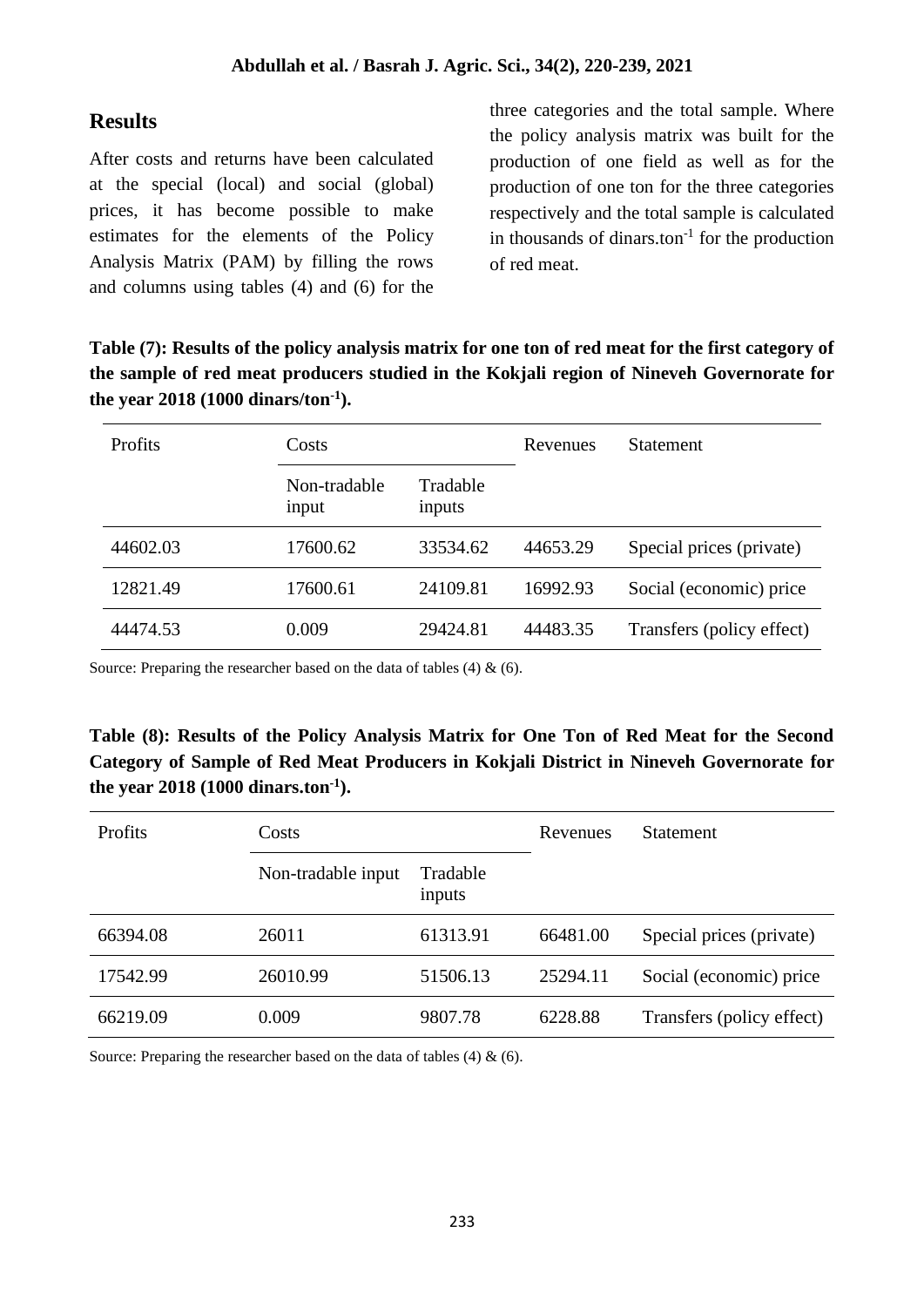**Table (9): Results of the policy analysis matrix for one ton of red meat for the third category of red meat producers sample in Kocaeli region, Nineveh Governorate for the year 2018 (1000 dinars.ton-1 ).**

| <b>Profits</b> | Costs                 |                 | Revenues | <b>Statement</b>          |  |  |
|----------------|-----------------------|-----------------|----------|---------------------------|--|--|
|                | Non-tradable<br>input | Tradable inputs |          |                           |  |  |
| 94477.17       | 41303.29              | 88460.71        | 94600.18 | Special prices (private)  |  |  |
| 23625.76       | 41303.28              | 77484.61        | 35503.66 | Social (economic) price   |  |  |
| 94240.40       | 0.009                 | 10976.1         | 94251.51 | Transfers (policy effect) |  |  |

Source: Preparing the researcher based on the data of tables  $(4) \& (6)$ .

**Table (10): Results of the Policy Analysis Matrix per Ton of Red Meat for the Total Sample of Red Meat Producers in Kokgali Region in Nineveh Governorate for the year 2018 (1000 dinars. ton-1 ).**

| <b>Profits</b> | Costs              |                 | Revenues   | <b>Statement</b>          |
|----------------|--------------------|-----------------|------------|---------------------------|
|                | Non-tradable input | Tradable inputs |            |                           |
| 63541.82       | 25667.06           | 56206.12        | 63623.00   | Special prices (private)  |
| 17003.672      | 25667.05           | 46367.21        | 24206.932  | Social (economic) price   |
| 63371.147      | 0.010              | 9838.91         | 63381.067I | Transfers (policy effect) |

Source: Preparing the researcher based on the data of tables  $(4) \& (6)$ .

 Finally, upon observing table (10), which clarifies the results of the policy analysis matrix per ton of red meat, which represented the total study for red meat producers in the Kokjali region in Nineveh Governorate for the year 2018. 56206.12 thousand dinars.ton- $<sup>1</sup>$ . Its total cost in social prices (F) was about</sup>  $46367.21$  thousand dinars / ton<sup>-1</sup>. As for the cost of non-traded inputs for local resources at special prices (C), they amounted to about  $25667.06$  thousand dinars.ton<sup>-1</sup>. The nontraded inputs (G) reached 25667.05 thousand dinars.ton<sup>-1</sup>. As for the return on social prices (E), it reached 24, 206,932 thousand dinars.

ton<sup>-1</sup>. The private return  $(A)$  was 63623.00 thousand dinars.ton $^{-1}$ .

 Also from table (10) the results indicated that the production of red meat in the study area in light of the special prices achieves special profits amounting to 63541.82 thousand dinars.ton<sup>-1</sup>.

 After the process of estimating the results of the policy analysis matrix for all groups and the total sample for the study on red meat production, which was previously explained in the previous tables that pertain to the policy analysis matrix, whose results indicated that the return transfers (I) were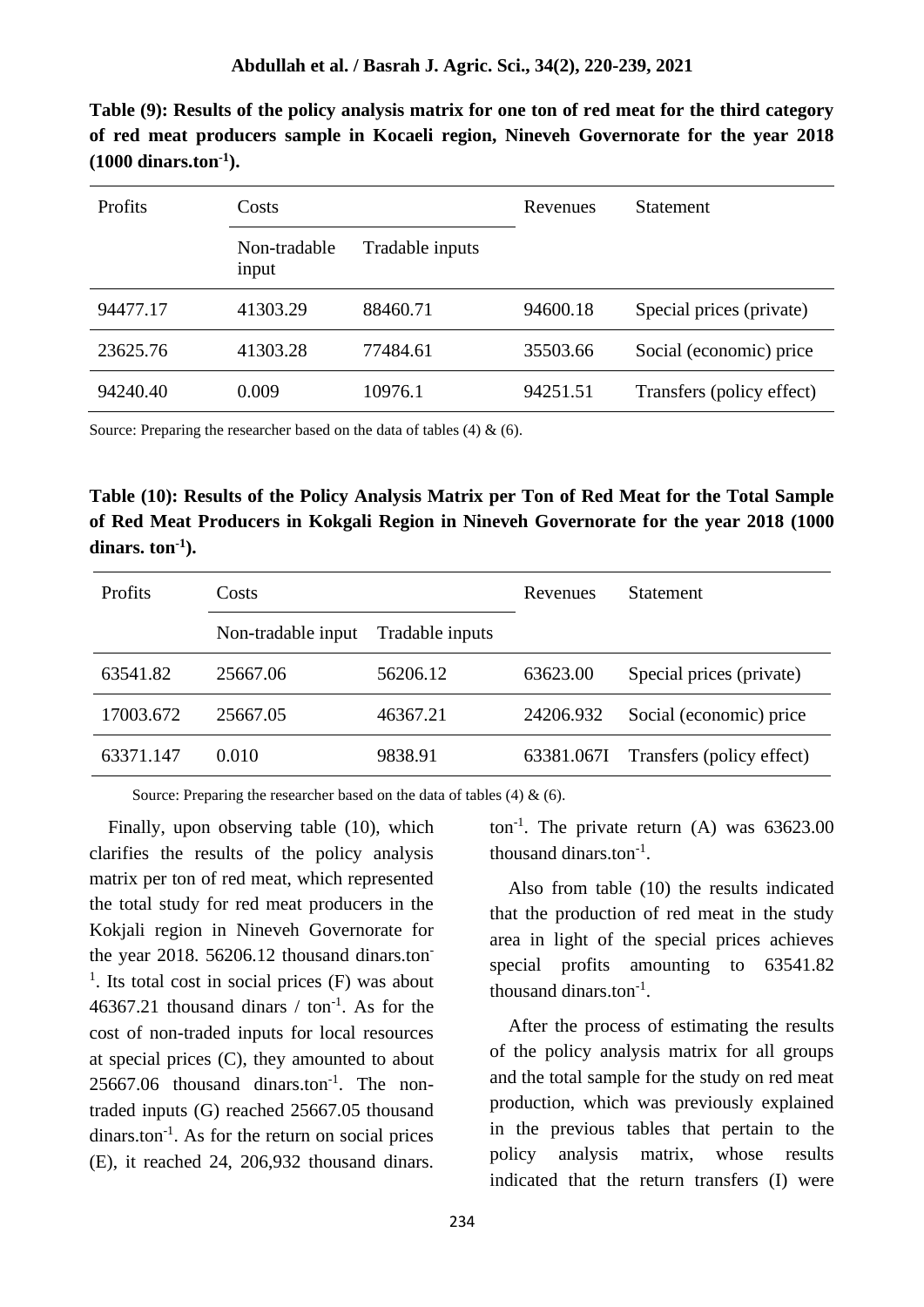positive for all categories of the matrix and the total that represents the study sample Per ton. Where it represented the difference between the return on special prices (A) and the return on social prices (E). This indicates that the private return is greater than the social return for all matrices for the categories and the total sample, which means that there is support by the state for meat production for the year 2018.

 Also, the results of the price policy matrix analysis indicated that red meat production made special profits (D), as they were all positive for the categories and the total sample. While the product itself achieved positive (H) profits, but it was less than private profits, which led to losses in the private markets. This indicates the need to use local resources efficiently and calls for a reduction in the cost of production per field. This indicates that the price policy that is used Encourages the use of non-traded inputs, but not in an optimal way for use.

As for the non-traded inputs  $(K)$ , they were positive for all the results that appeared in the matrix and for the categories and the total sample. This indicates that there is no real state support for the non-traded inputs.

 While transfers of inputs traded by (J) indicated that the results of the policy analysis matrix for the categories and the total sample sequentially per ton are positive in the first, second and third, which indicates that the special prices for tradeable inputs are greater than the social prices for them, which indicates that there is no real subsidy From the state.

 Finally, net transfers L whose results indicated the matrix of policy analysis of the categories and the total sample are positive, as they reached the total sample 63371.147 thousand dinars.ton-1 , which means that government intervention policies in the commodity system of red meat reflect its shadows on the prices of inputs traded and non-traded and on the prices of output They all serve the interests of local producers in the short term.

# **Results of measures of protection and comparative and competitive advantage**

After the elements of the Policy Analysis Matrix (PAM) were estimated and calculated, it became possible to measure the effect of government intervention policy on prices by estimating some economic indicators that include protection coefficients or comparative advantage coefficients (Ahmed, 2020). Table (11) shows the most important of these transactions:

# **Nominal coefficient of protection for outputs**

Table (11) data indicates that the nominal protection coefficient of the outputs for the three categories and the total sample 0.263, 0.266, 0.263, and 0.262 were all less than the correct one and this means that the state did not interfere to protect red meat production in the domestic market for the year 2018.

## **Nominal coefficient of production inputs (inputs) traded**

The values of the nominal protection coefficient of production requirements for categories and total 1.212, 1.141, 1.190, and 1.390 are all positive and greater than one, which indicates that the prices of traded inputs are greater than the prices of their global counterparts, and this confirms that there is no real support provided for these inputs from before the state.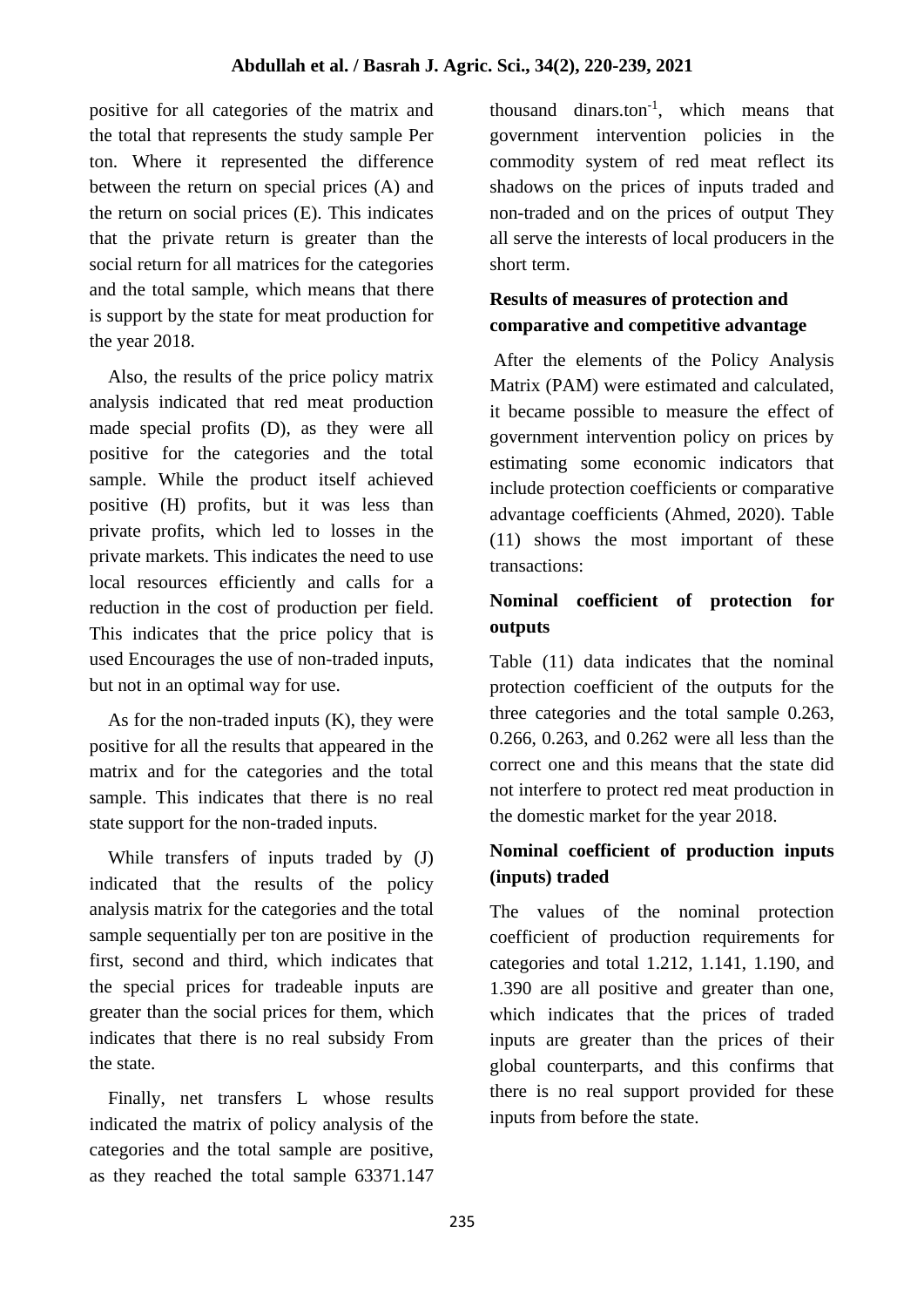| <b>Transactions</b>                            | Absolute value<br>of the first class | Absolute value of<br>the second category | Absolute value of<br>the third class | Absolute value of the<br>fourth class |
|------------------------------------------------|--------------------------------------|------------------------------------------|--------------------------------------|---------------------------------------|
| Nominal<br>protection<br>coefficient of output | 0.262                                | 0.263                                    | 0.266                                | 0.263                                 |
| nominal<br>Input<br>protection coefficient     | 1.390                                | 1.190                                    | 1.141                                | 1.212                                 |
| Effective<br>protection<br>coefficient         | 0.306                                | 0.326                                    | 0.033                                | 0.324                                 |
| Coefficient of social<br>profitability         | 0.347                                | 0.378                                    | 0.399                                | 0.373                                 |
| Product subsidy rate                           | 26.17%                               | 26.18%                                   | 26.54%                               | 26.18%                                |
| Special cost ratio                             | 0.0039                               | 0.0039                                   | 0.0044                               | 0.0040                                |
| Domestic<br>resource<br>cost factor            | 0.120                                | 0.129                                    | 0.148                                | 0.131                                 |

**Table (11): Protection coefficients and the comparative and competitive advantage of red meat production in Nineveh Governorate for the year 2018.**

Source: The numbers were calculated by the researcher based on tables (7), (8), (9) and (10)

### **Effective protection factor**

This parameter indicates distortions in the production markets and their requirements alike (Mohammed *et al.,* 2020), and it is a more efficient standard for showing the impact of local economic policy on the production markets and its requirements, and from the table above it appears that the value of the effective protection factor for the three categories and the total respectively It amounted to 0.324, 0.033, 0.326, and 0.306, which indicates that the added value of red meat production at special prices is less than the value added in social prices and for the three categories and the total sample. The effect between the cost of tradable inputs and revenues makes private price profits outweigh those of social prices and this means that returns to producers are less than if prices were border or global prices. This indicates

that there is no government interference in the commodity system.

### **Social profitability factor**

The values of the profitability coefficient for the categories and total sample respectively, amounted to 0.373, 0.399, 0.378 and 0.347 which are positive and less than the correct one. This indicates that the red meat system in the study area does not benefit from the government support policy used to achieve greater social profits at the expense of private profits. And all of them were higher than private profits. For categories and total sample respectively. This means that the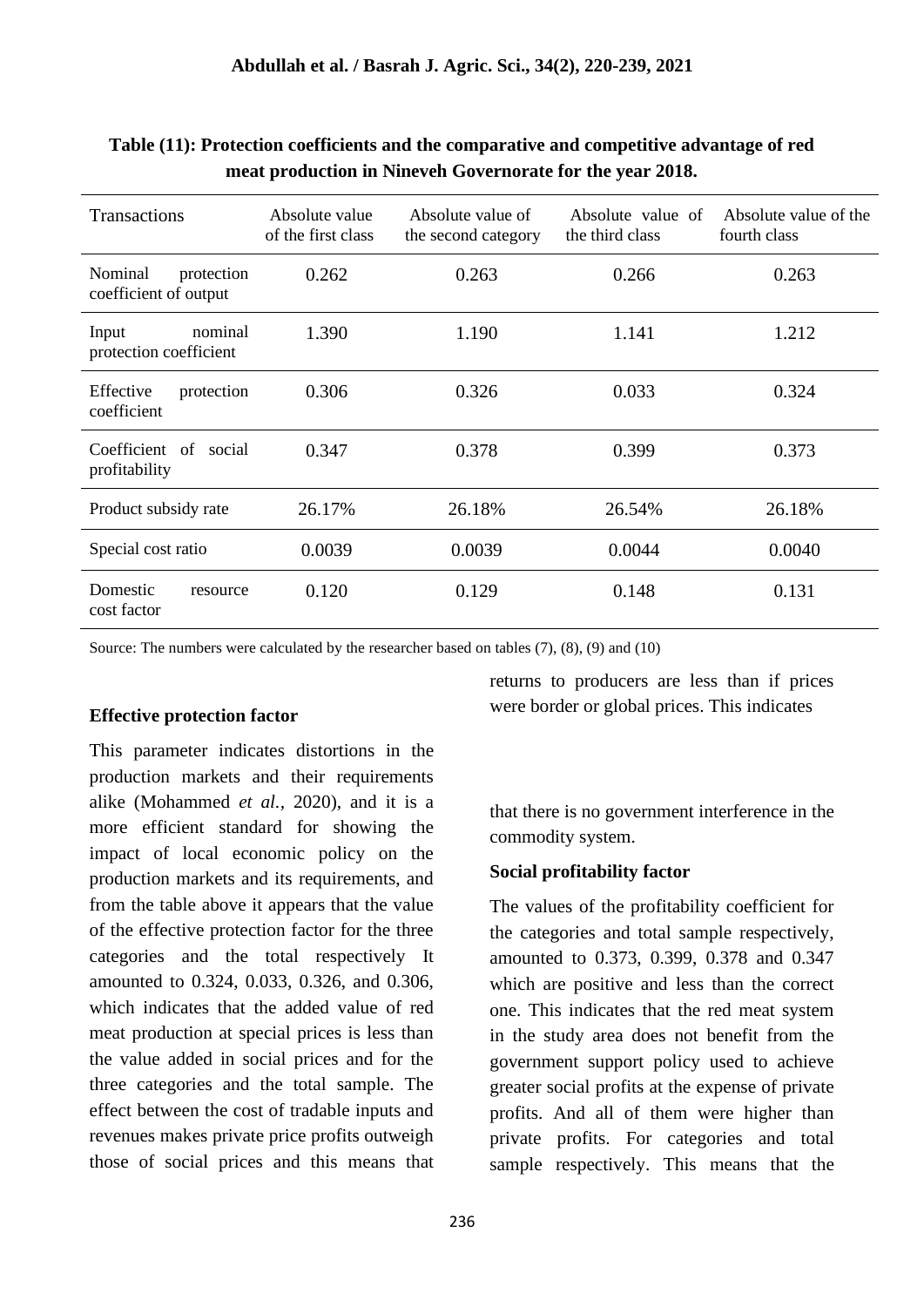commodity system is losing its profits in a favour of other sectors of the economy.

### **Product subsidy rate**

The value of the product subsidy coefficient, which had appeared positive for the categories and the total sample in order 26.18%, 26.54%, 26.18%, and 26.17%, indicates that there is support and may be limited to a specific and minimal aspect provided to red meat producers in the study area.

### **Special cost ratio**

The values of the special cost ratio came less than the correct one and they are all positive for the categories and the total sample reached 0.0040, 0.0044, 0.0039, and 0.0039, which indicates that the red meat product system has the ability to compete, and that the social price system has a competitor and achieve positive profits compared to the world. However, the net added value of the special prices invested in meat production in Kokgali is higher than the cost of producing it for one field or per ton, which leads to obtaining profitable prices in the end in the study area only and achieving positive profits.

## **Domestic resource cost factor (comparative advantage)**

This parameter reflects the concept of production efficiency in relation to the global market. It shows the extent of the state's ability to substitute its domestic resources for the production of one unit of the commodity to provide a unit of foreign exchange that can be directed to import that commodity, meaning that this parameter is used as a measure of the comparative advantage of production activity (Bahagat *et al*., 2017). Table (11) data indicate that the values of the local resource cost factor are in sequence for the three categories and the total it reached

0.131, 0.148, 0.129, and 0.120. This confirms that the Kokkeli region has a comparative and competitive advantage for the production of red meat. That is, the factor is less than the right one. This indicates that the alternative cost of using local resources at international prices is lower than the value added of meat production at international prices this means lower

## **Conclusions**

It is possible to reach a final conclusion, and depending on the matrix and indicators, we found that the net value added of the private prices invested in the production of meat in Gökçeli is higher than the cost of its production per field or per ton, which leads to obtaining remunerative prices in the end in the study area and achieves positive profits. It has a comparative and competitive advantage in fattening local calves compared with imported fattened calves and imported chilled meat.

# **Acknowledgments**

The authors are very grateful to the University of Mosul, College of Agriculture and Forestry for their provided facilities, which helped to improve the quality of this work.

# **Conflicts of interest**

The authors declare that they have no conflict of interests.

## **ORCID**

**A.M. Abdullah**: https://orcid.org/0000-0003-0710- 1536

**G G. Farhan:** https://orcid.org/0000-0003-1445- 0259

**R. M. Abdullah:** https://orcid.org/0000-0001-9894- 2810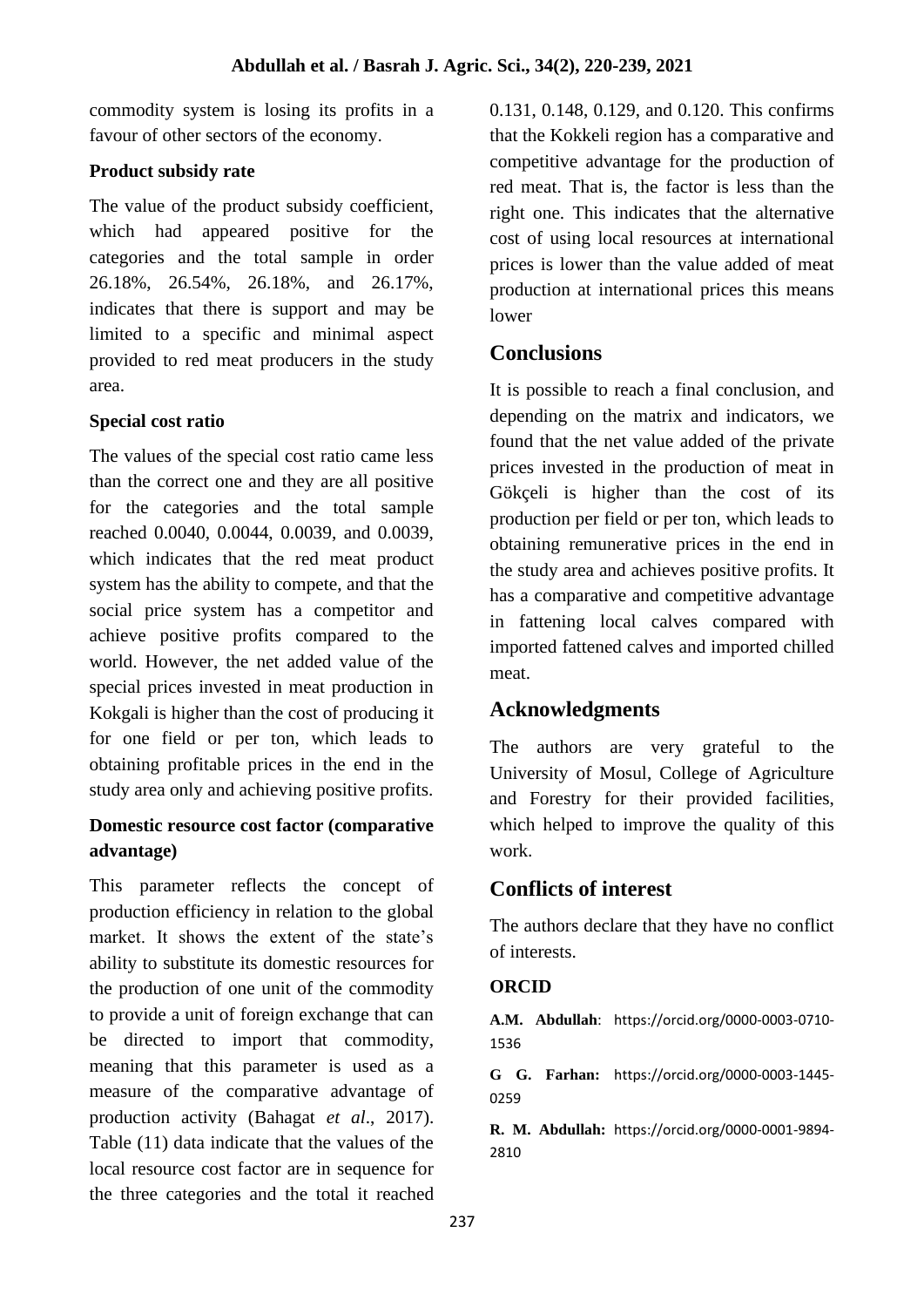### **References**

- Ahmed, M., E. M. (2019). Competitiveness indicators of Egyptian potatoes in the global market. *Syrian Journal of Agricultural Research. 6,* 100-113. (In Arabic).http://agri-research-journal.net/sjar/wpcontent/uploads/2019/12/v6n4p9.pdf
- Ahmed, M. E. M. (2020). Evaluation of agricultural policies of most important crops in Egypt using Policy Analysis Matrix (PAM). *Syrian Journal of Agricultural Research. 7,* 115-130. (In Arabic). http://agri-research-journal.net/sjar/wpcontent/uploads/2020/03/v7n1p10.pdf
- Albert, U., & Chuma, E. (2011). Intensification of rice production systems in southeastern Nigeria: A policy analysis matrix approach, *International Journal of Agricultural Management & Development, 1, 89- 100.* https://doi.org/10.22004/ag.econ.143498
- Bahagat, B. E., Soliman, I., Amer, M. G., & Mashhour, A. F. (2017). Comparative advantage of meat and milk production from buffalo in Egypt. *Zagazig Journal of Agriculture Research, 44,* 2325-2334. (In Arabic). https://dx.doi.org/10.21608/zjar.2017.51301
- Bayzidnejad, D., Khodaverdizadeh, M., & Hashemi, B. (2021). Comparative advantage of production and measuring the competitiveness of major crops of Urmia County by the Policy Analysis Matrix (PAM). *International Journal of Agricultural Management and Development, 11*, 35-47. http://ijamad.iaurasht.ac.ir/article\_680915.html
- Elsamie, M., Ali, T., & Eliw, M. (2020). Impact of Agricultural Policies on the Egyptian cotton sector using Policy Analysis Matrix. *Asian Journal of Economics, Business and Accounting, 15,* 50-59. https://doi.org/10.9734/ajeba/2020/v15i130207
- Emam, S., & Hassanain, H. (2018). Price policy analysis of tomato and onion by using protection models and agricultural policy analysis matrix. Agricultural Economics and Social Science. *Zagazig Journal of Agriculture Research, 45*, 1129-1144. https://dx.doi.org/10.21608/zjar.2018.49163
- ESCWA (2019). Economic and Social Commission for Western Asia Food security. *Food Security Policy Briefs in the Arab Region*. The United Nations, Beirut. E/ESCWA/SDPD/2018/TP.7
- Faraj, S. H., Ayied, A. Y., & Al-Rishd, K. A. (2020). Single nucleotide polymorphisms in the promoter of cyp19 gene in cattle bred in Iraq. *Basrah Journal of*

*Agricultural Sciences, 33,* 89-97. https://doi.org/10.37077/25200860.2020.33.1.07

- Gürer, B. (2020). The impacts of agricultural support on enhancing the efficiency, competitiveness and sustainability of sheep breeding: The case of Niğde and Aksaray provinces, Turkey. *Spanish Journal of Agricultural Research. 18*, 1-14. https://doi.org/10.5424/sjar/2020184-16031
- Kulibaba, R., Liashenko, Y., Yurko, P., Sakhatskyi, M., Osadcha, Y., & Alshamaileh, H. (2021). Polymorphism of LEP and TNF- $\alpha$  genes in the dairy cattle populations of Ukrainian selection. *Basrah Journal of Agricultural Sciences, 34,* 018- 191.

https://doi.org/10.37077/25200860.2021.34.1.16

- Mehta, R., Malik, D. Kumar, R., & Nisha, (2020). Impact of agricultural price policy on major food Crops in Haryana. *Economic Affairs, 65*, 267-274. http://dx.doi.org/ 10.46852/0424-2513.2.2020.20
- Mohammed, N., & Mudhi, A. (2016). Analysing the impact of the price policy on wheat production in Iraq by using Policy Analysis Matrix (PAM). *Iraqi Journal of Agricultural Sciences*, *47,* 552-62. https://doi.org/10.36103/ijas.v47i2.602
- Mohammed, O. A., Marwan, S. A., Abdelmonem, S. M., & Reyad, M. K. (2020). Using the policy analysis matrix to evaluate the economic policy of tomato and potato crops In Egypt. *Arab Universities Journal of Agricultural Sciences, 28,* 35-50. https://dx.doi.org/10.21608/ajs.2020.114149
- Mudhi, A., & Mohammad, K. (2012). Measurement of beef production comparative advantage in Iraq. *Mesopotamia Journal of Agriculture, 40*, 27- 37.http://dx.doi.org/10.33899/magrj.2012.69154
- Priyanka, A. P., Chandrasekaran, M., & Nandakumar, E. (2015). Policy analysis matrix approach: Applications, strengths and weaknesses. *Agricultural Research Journal, 52*, 11-18. http://dx.doi.org/10.5958/2395- 146X.2015.00029.0\
- Saad, A., Tao, Zhang, R., & Ying, X. (2019). Comparative advantage and market distortions: A Policy Analysis Matrix for Iraqi wheat crop production. *Journal of Agricultural Science*, *11,* 82-89. https://doi.org/10.5539/jas.v11n2p82
- Pearson, S. R., Gotsch, C., & Bahri, S., (2004). *Applications of Policy Analysis Matrix in Indonesian Agriculture*. 369pp.